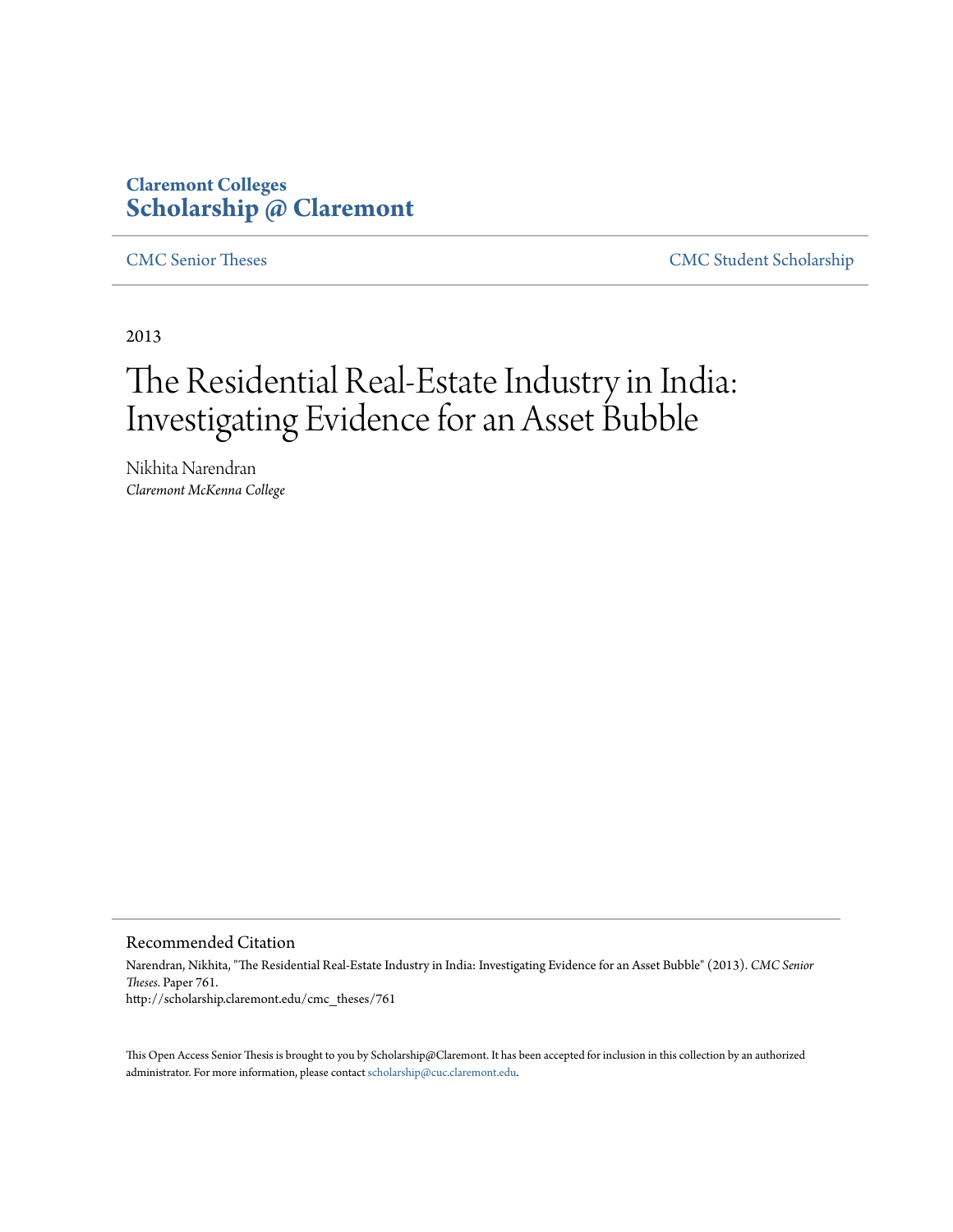## **CLAREMONT MCKENNA COLLEGE**

## **THE RESIDENTIAL REAL-ESTATE INDUSTRY IN INDIA: INVESTIGATING EVIDENCE FOR AN ASSET BUBBLE**

SUBMITTED TO

PROFESSOR DARREN FILSON

AND

DEAN NICHOLAS WARNER

BY

NIKHITA NARENDRAN

FOR SENIOR THESIS FALL 2013 December  $2<sup>nd</sup>$ , 2013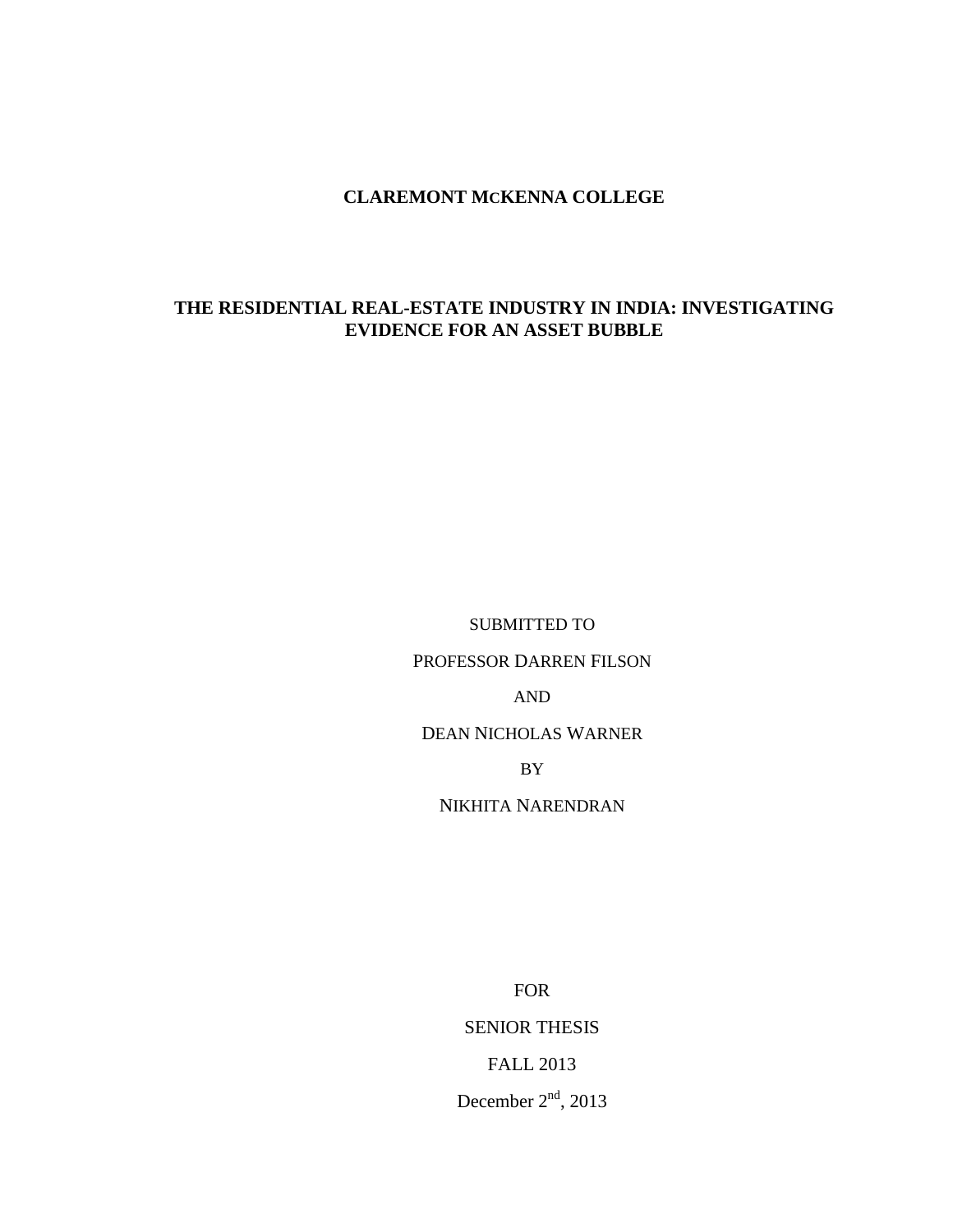## **Abstract**

The objective of this thesis is to examine the differences in residential property prices across different cities in India. Soaring prices have led to increasingly unaffordable property prices in large metropolitan cities. As a result, there has been academic discourse about the existence of a housing bubble in recent years. In the past, empirical research has focused on national level trends due to a lack of city-level data. I investigate the city-fixed effects on growth in house prices across fifteen different cities. Although different empirical models suggest different conclusions about these effects, point estimates suggest above-normal growth in house prices in Delhi for the period 2009- 2013.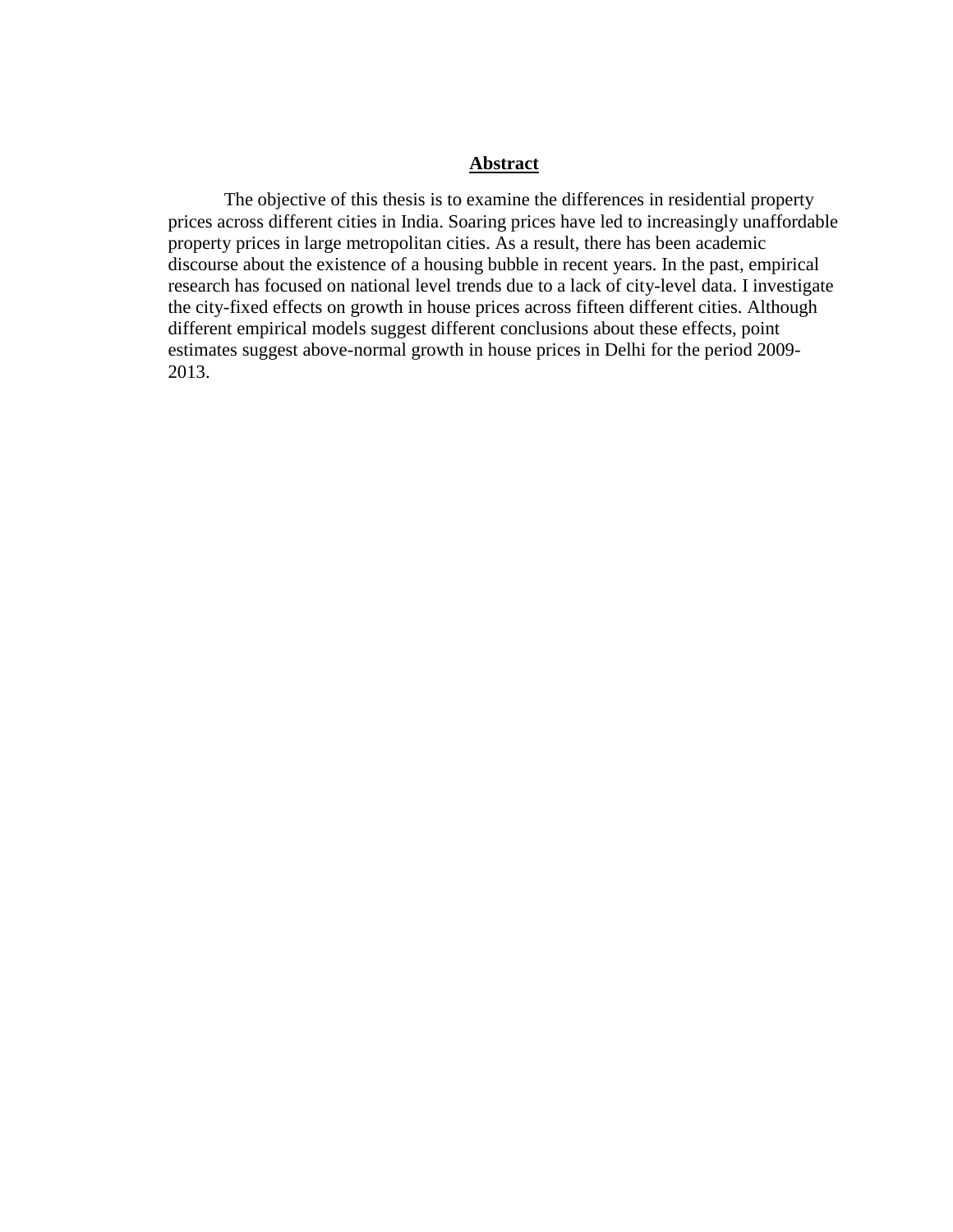# **Acknowledgements**

I would like to thank my Senior Thesis Reader, Professor Darren Filson for his support and engagement at every stage of this project. His guidance and feedback have been crucial to writing this paper. I would like to thank Professor Mitch Waratchka for guiding my research and methodology. Finally, I would like to thank my family and friends for their unwavering support in all my endeavors.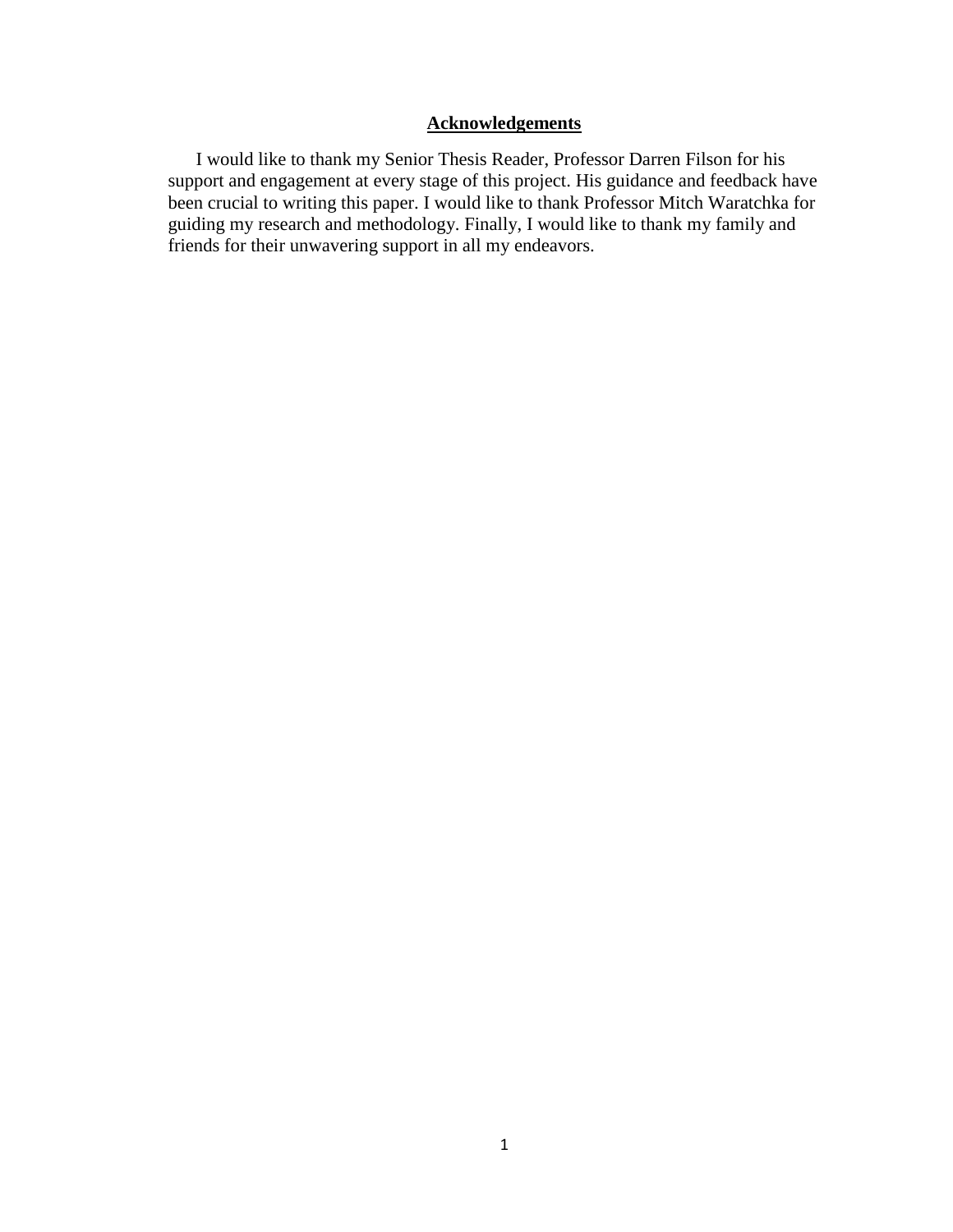## **Table of Contents**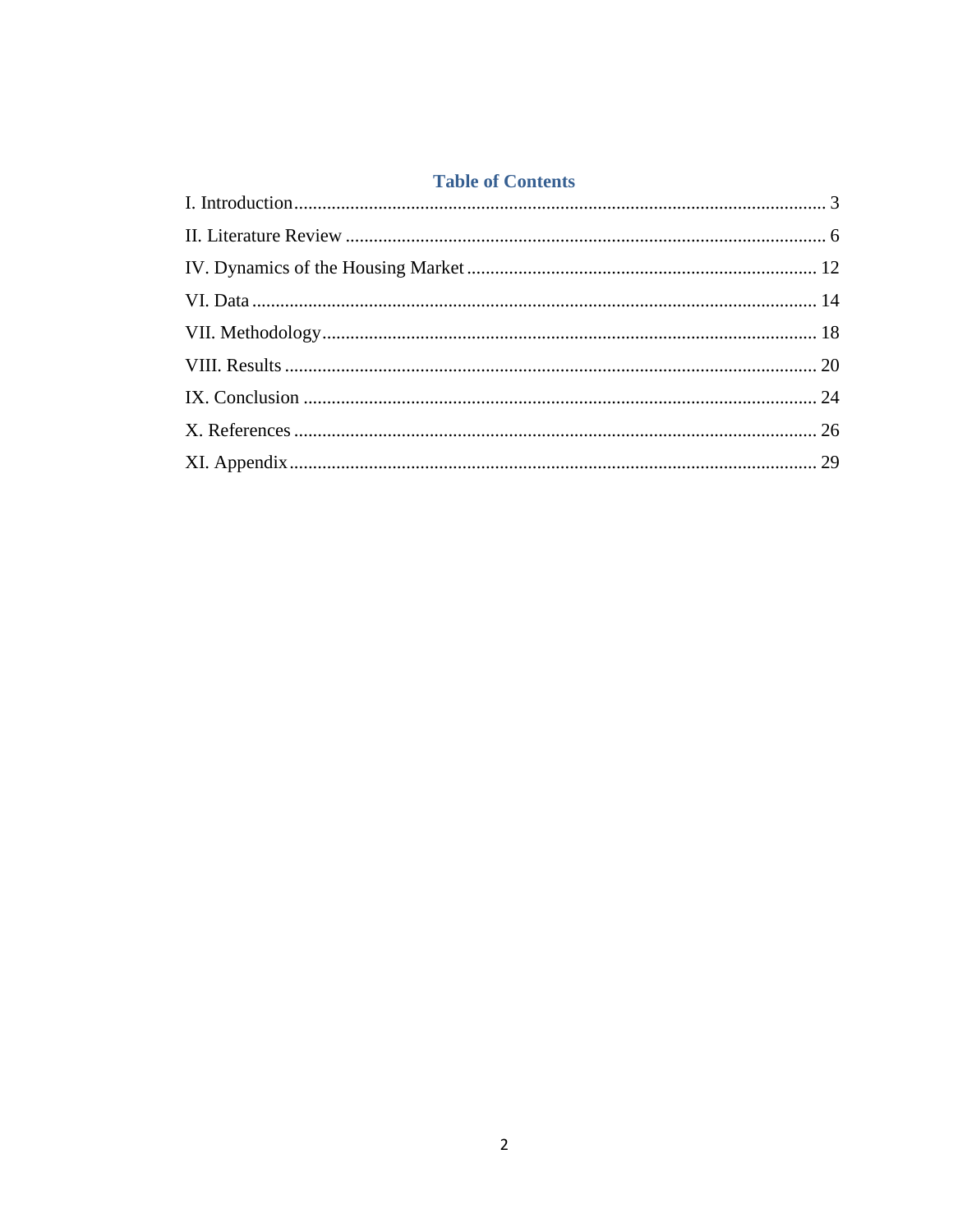## <span id="page-5-0"></span>**I. Introduction**

The real-estate industry is inextricably linked to socio-economic growth and development. Increasing the availability and affordability of housing can improve the quality of life for citizens, and the overall development of infrastructure improves productivity within the economy. House prices also indirectly impact macroeconomic health through the wealth effect: as house prices rise, home-owners feel wealthier and are likely to increase consumption and boost aggregate demand (Calomiris, Longhofer, & William, 2012).

The residential real-estate industry in India is complex and dynamic. Varying economic and demographic characteristics across the country result in differences in the housing markets in different cities. While soaring prices have led to speculation about a housing bubble in large cities like Mumbai and Delhi, prices in tier-II and tier-III cities such as Kochi and Hyderabad have remained relatively stagnant (NHB, 2013). Demand for housing has increased in recent years due to rising per capita incomes, the increasing penetration of housing finance, and increasing population density in urban areas. The growing middle class, expected to grow from 224 million to 583 million by 2025, has added to existing pressure on the demand for housing (Mustafi, 2013).

The Indian government is faced with several challenges as it attempts to stabilize the housing market and increase accessibility to affordable housing. In light of rising inflation and twin current account and fiscal deficits, the government has attempted to increase liquidity and encourage household saving during 2012-13 by pursuing tight monetary policy (Moneycontrol, 2013). Consequently, investment growth in the industrial sector experienced a slowdown and contributed - along with a slowdown in the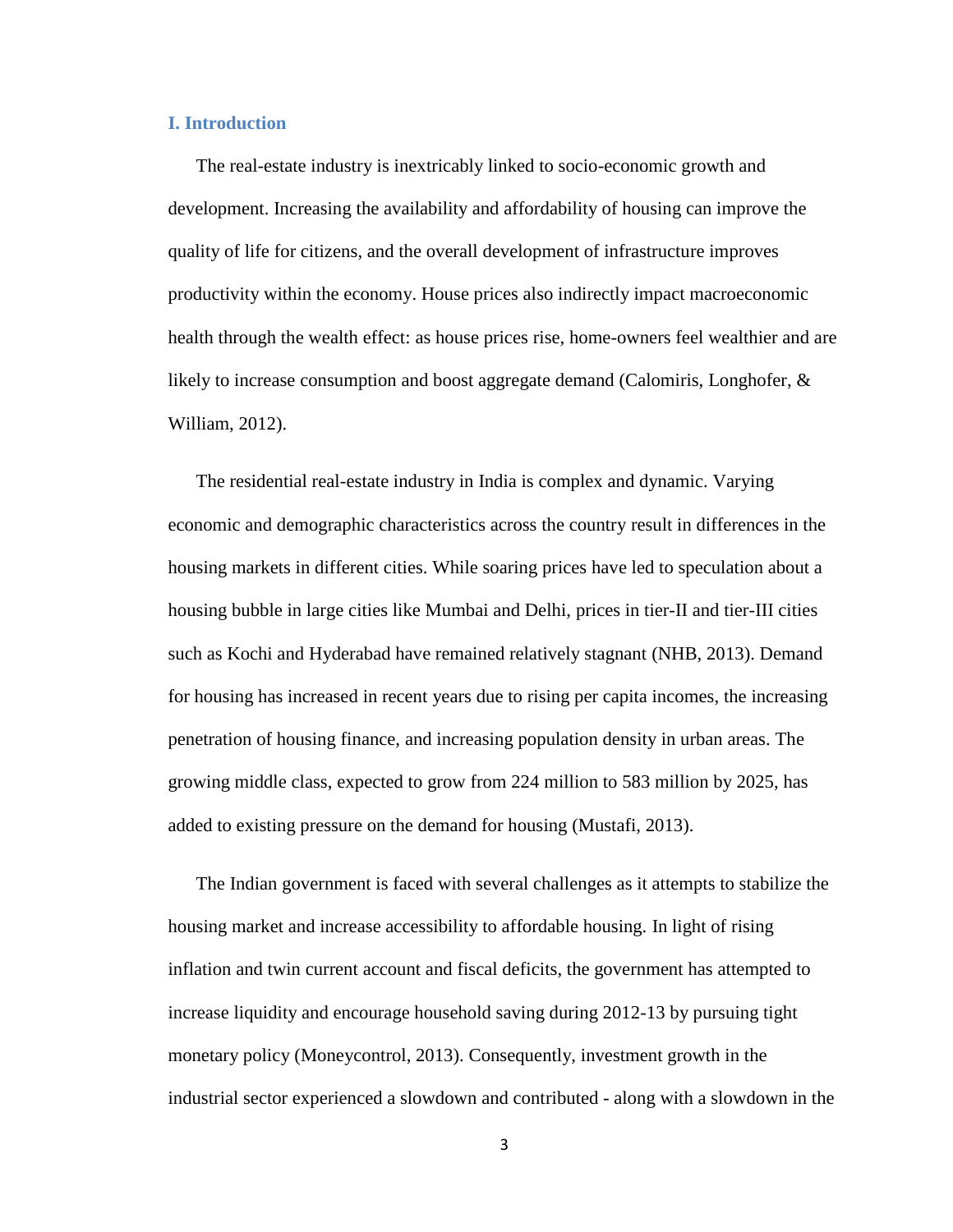industrial, agriculture and services sector- to a decline in GDP growth to 5 percent in 2012-13 (Moneycontrol, 2013) . Residential real-estate markets have followed suit, with Mumbai and Delhi experiencing a 0.5 percent and 1.5 percent fall in prices respectively, and cities like Chennai and Kolkata dropping by 2.3 percent and 4.1 percent respectively (Kumar, 2013).

The objective of this paper is to examine how the macroeconomic environment and monetary policy impact trends in house prices in different cities. I will test the hypothesis that house prices in certain metropolitan cities such as Delhi and Mumbai have seen above-normal growth rates in recent years. My hypothesis is motivated by literature speculating about existence of a housing bubble in these cities (Anand, 2010).

In order to test my hypothesis I construct a panel of fifteen cities for fifteen quarters since 2009. I use a fixed effects model to account for omitted variables that cannot be measured and attempt to determine whether large metropolitan cities display positive fixed effects in house price growth. I then investigate whether the slowdown of the Indian economy since 2010-11 has impacted the growth of house prices (Schaffer, 2013).

In the past, literature pertaining to residential real-estate markets in India has focused on national level house prices as well as analysis of certain cities such as Mumbai (Gandhi, 2000). However, the vast majority of this literature is outdated. Since 2007, the National Housing Bank has published a house price index (HPI) called the Residex for fifteen cities in India and my objective is to use this to demonstrate city-wise variation in house markets while controlling for economy-wide interest rates.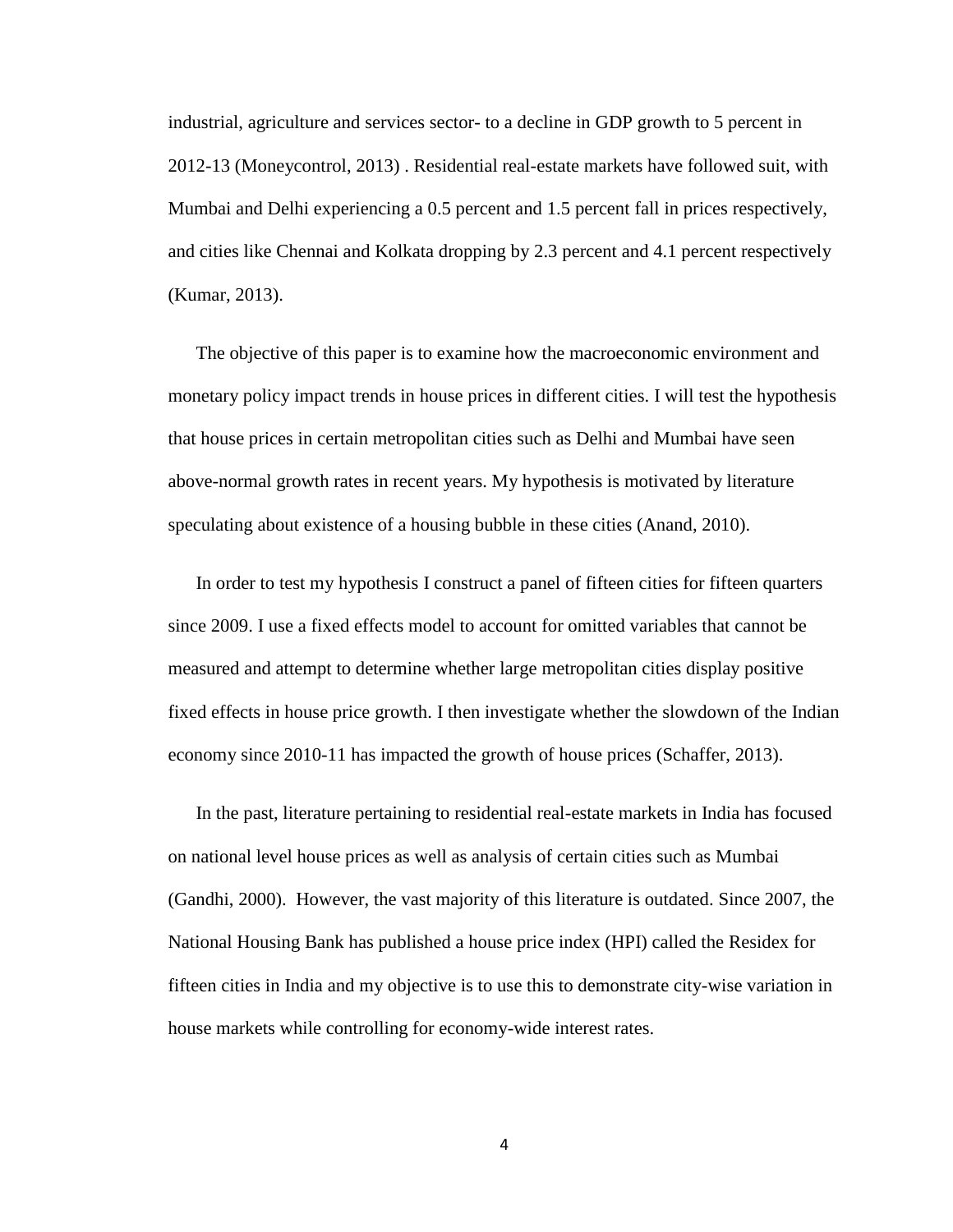My results suggest that the real interest rate is statistically significant, and negatively related to change in house prices as basic economic theory would suggest (Mankiw, 2011). Although point estimates suggest that four out of the six metropolitan cities (including Delhi and Mumbai) display above-normal increases in house prices, different ways of computing the standard errors suggest different conclusions about the significance of these results.

There are two major qualifications for the empirical analysis I present in this thesis. Firstly, that I use 2007 as a base year. By this time, prices in metropolitan cities had already surpassed those in other cities. Prior to 2009, both Delhi and Mumbai had experienced periods of rapid growth in house prices<sup>1</sup>. As a result, the available data does not capture the full extent of above-normal house price growth rate experienced in these cities. Secondly, urbanization and demographic trends that contribute to the pressure on housing markets could not be accounted for in this dataset due to the fact that census data is reported in five year intervals and because economic data used to construct my independent variables is unavailable at the city-level.

 $\overline{\phantom{a}}$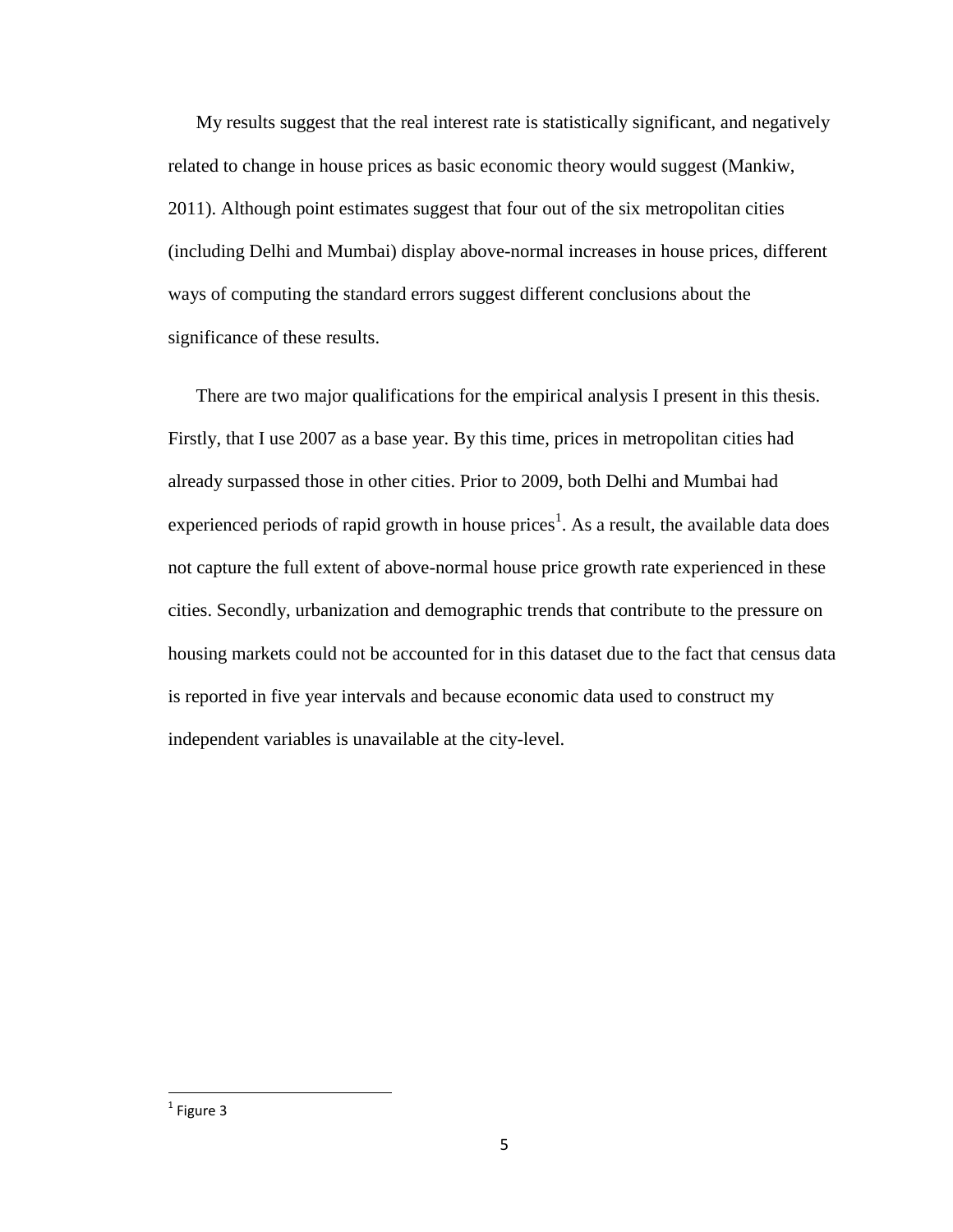## <span id="page-8-0"></span>**II. Literature Review**

The literature pertaining to the real-estate market in India consists primarily of reports published by the Reserve Bank of India and by the National Housing Bank. The Report on Trend and Progress of Housing in India (2012) describes the dynamics of the housing market in India. The National Housing Bank was established by the Reserve Bank of India in 1988 in order to promote private real estate acquisition. The NHB is also responsible for regulating and refinancing social housing programs. In its yearly reports, the organization summarizes the issues concerning housing in India. The primary focus is the availability of affordable housing and some of the impediments include overpopulation of certain areas, the lack of affordable finance, infrastructure and regulatory hurdles. Urbanization has led to demographic changes across the country. According to census data, the percentage of population living in urban areas rose from 28 to 31 percent between 2006 and 2011, and is estimated to have risen further in recent years (NHB, 2012).

Publications by the Reserve Bank of India focus on the deployment of housing finance in India. Mohanty (2013) discusses the future of housing finance in light of the demand-supply gap, favorable demographics and increasing urbanization. He asserts the need to preserve financial stability along with attempts to increase the availability of housing finance and presents evidence from Reinhard and Rogoff (2009) to illustrate that the six major banking crises in advanced economies since the mid-1970s were associated with a housing bust. Mohanty compares the housing market in India with the housing market in the US, observing several crucial differences such as "the predominance of new construction and first time ownership" in India. Yet, he suggests it is important to apply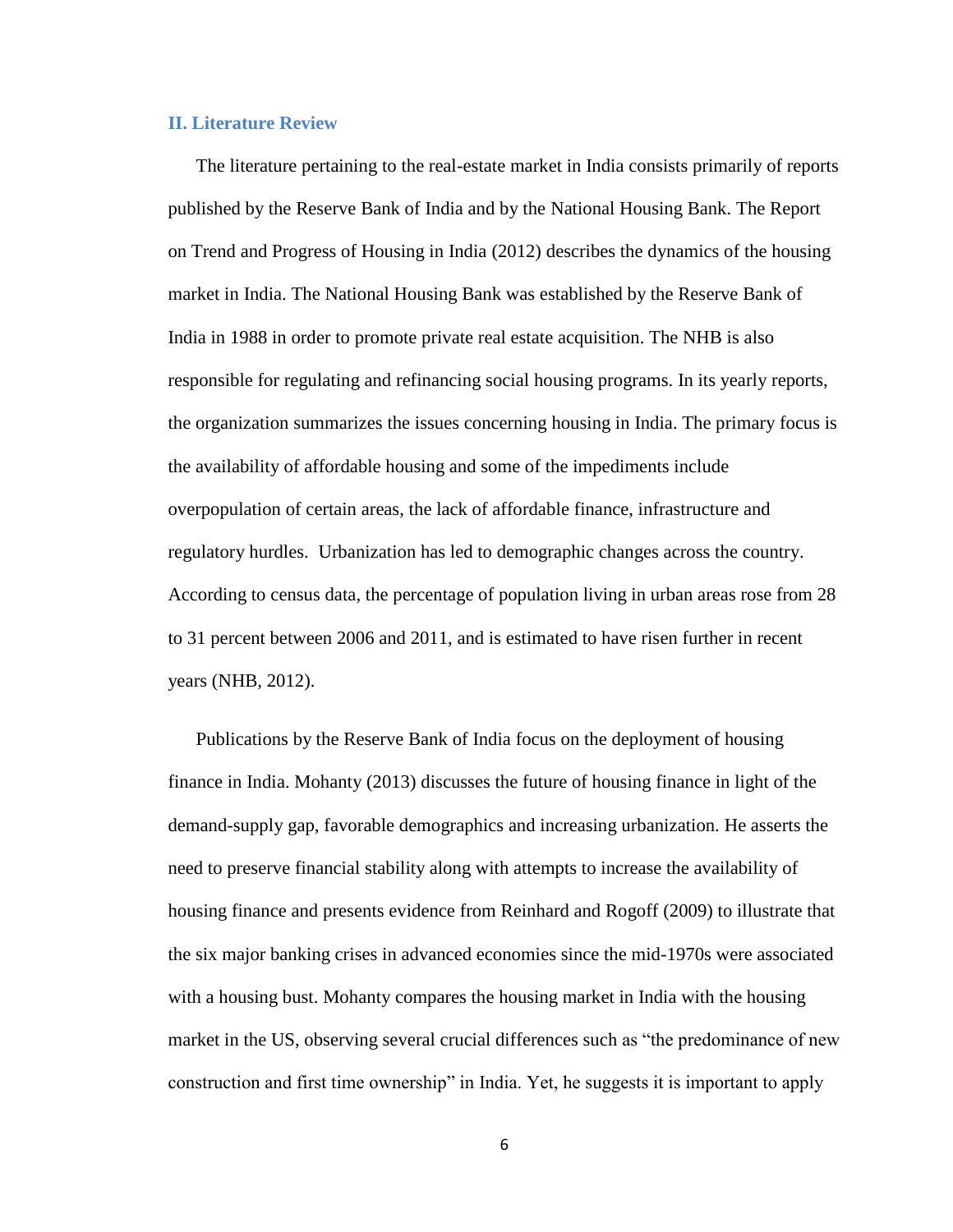lessons learned from the sub-prime crisis in order to prevent a financial crisis due to a housing bust.

Gandhi (2012) describes the pressure on house prices in Mumbai over recent years. As the city became a center for economic and commercial activities, Mumbai experienced a rapid growth in population leading to distortions in the housing markets in India that impede the availability of affordable housing. The paper illustrates a mismatch between household income and house prices evidenced by the fact that "at the present income distribution and institutional rates, only 5-6 percent of households can afford a house in Mumbai" (Gandhi, 2012). It also illustrates a violation of the household's stock and flow principle that is essential for equilibration in the housing sector (Lipsey  $\&$ Harbury, 2004). When measured against the distance from a city's central business district, most cities in the world have a downward sloping Floor Space Index (FSI) (Bertraud, 2010). However, property prices in Mumbai violate the principle that there is a flat FSI line against distance from the city center. In these big cities, house developers cater to a small proportion of the population – the rich elite – by focusing on the construction of luxury housing (Gandhi, 2012). Although Gandhi focuses on Mumbai in his paper, he suggests that most Indian cities face "issues of infrastructure, slum proliferation and inefficient urban land management" in the housing sector.

Several pieces of economic literature describe the relationship between residential real-estate and the macroeconomy. Goodheart & Hoffman (2007) examine the effects of house prices on the macroeconomic environment to demonstrate how a contraction in house prices can have "a severe contractionary effect on output" and that house prices reflect changes is beliefs and economic speculation. DiPasquale & Wheaton (1996)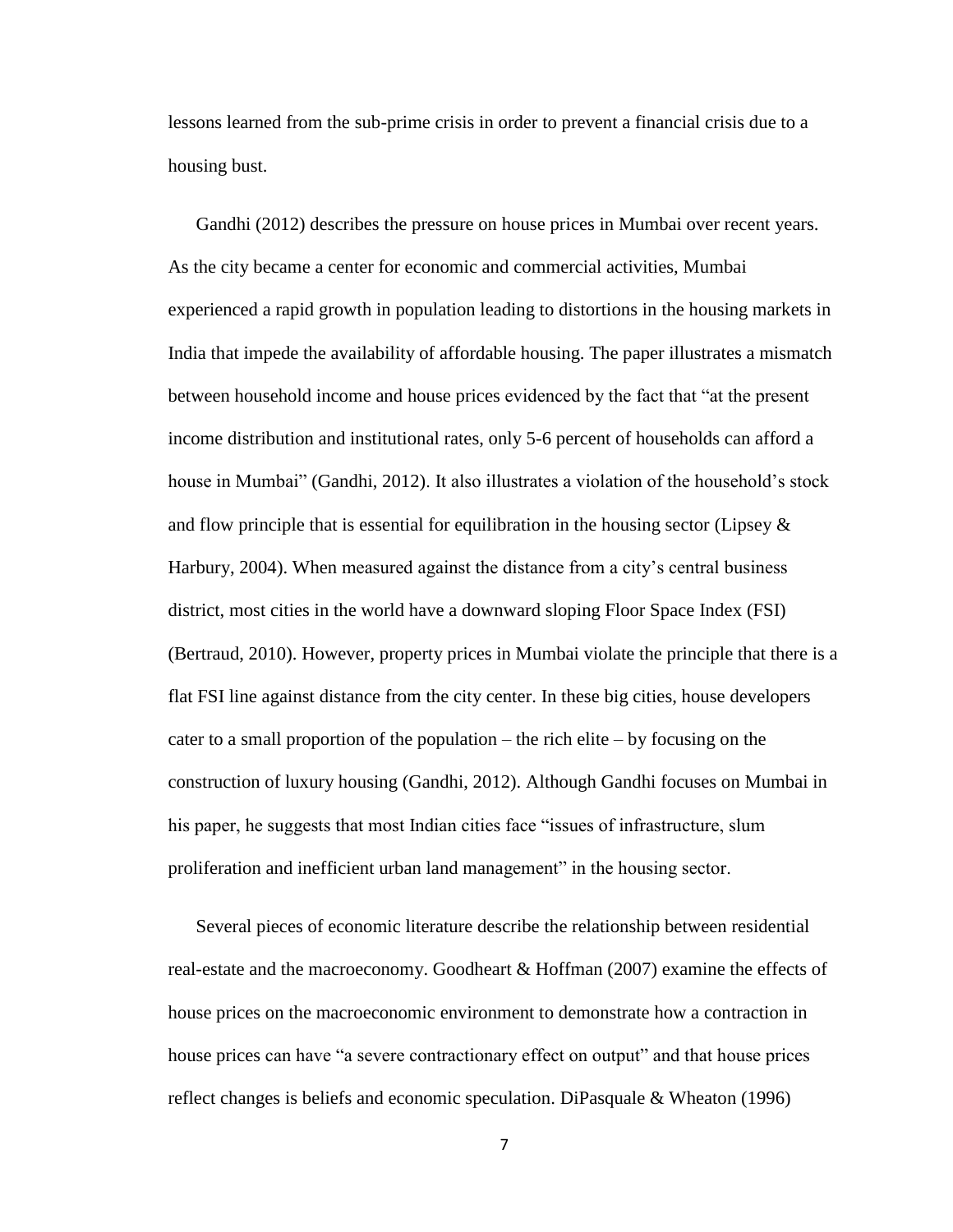distinguish between a micro and a macro approach to real estate markets. The micro approach emphasizes the importance of structural and geographic factors in determining house prices. Wheaton suggests that structural characteristics such as the level of development affect the willingness to pay across different locations. The macro approach deals with the effect of high level forces such as growth, industry and competitiveness on real-estate markets in different cities.

Case and Shiller (2004) discuss the role of expectations in causing a bubble in the housing market, identifying this as a situation in which "excessive public expectations of future price increases cause prices to be temporarily elevated." The rapid growth in house prices that have been seen across several cities in India is considered to be the first sign of a bubble. Yet, this is not conclusive evidence for the existence of a bubble. The extent to which changes in macroeconomic fundamentals, including incomes and interest rates, explain these growth rates can give us insight into whether it is appropriate to speculate a bubble.

Joshi (2006) examines preliminary evidence to suggest the existence of an asset bubble in the Indian housing market. He used a structural VAR model proposed by Blanchard and Quah (1989) to study the shocks to house prices that can be attributed to the monetary variables and income growth. The paper concludes that the Indian housing market was well equilibrated and that the risk of a bubble was not significant at this time. Another important finding was that monetary policy, specifically the interest rate, was the single most important determinant of the future growth of the housing market.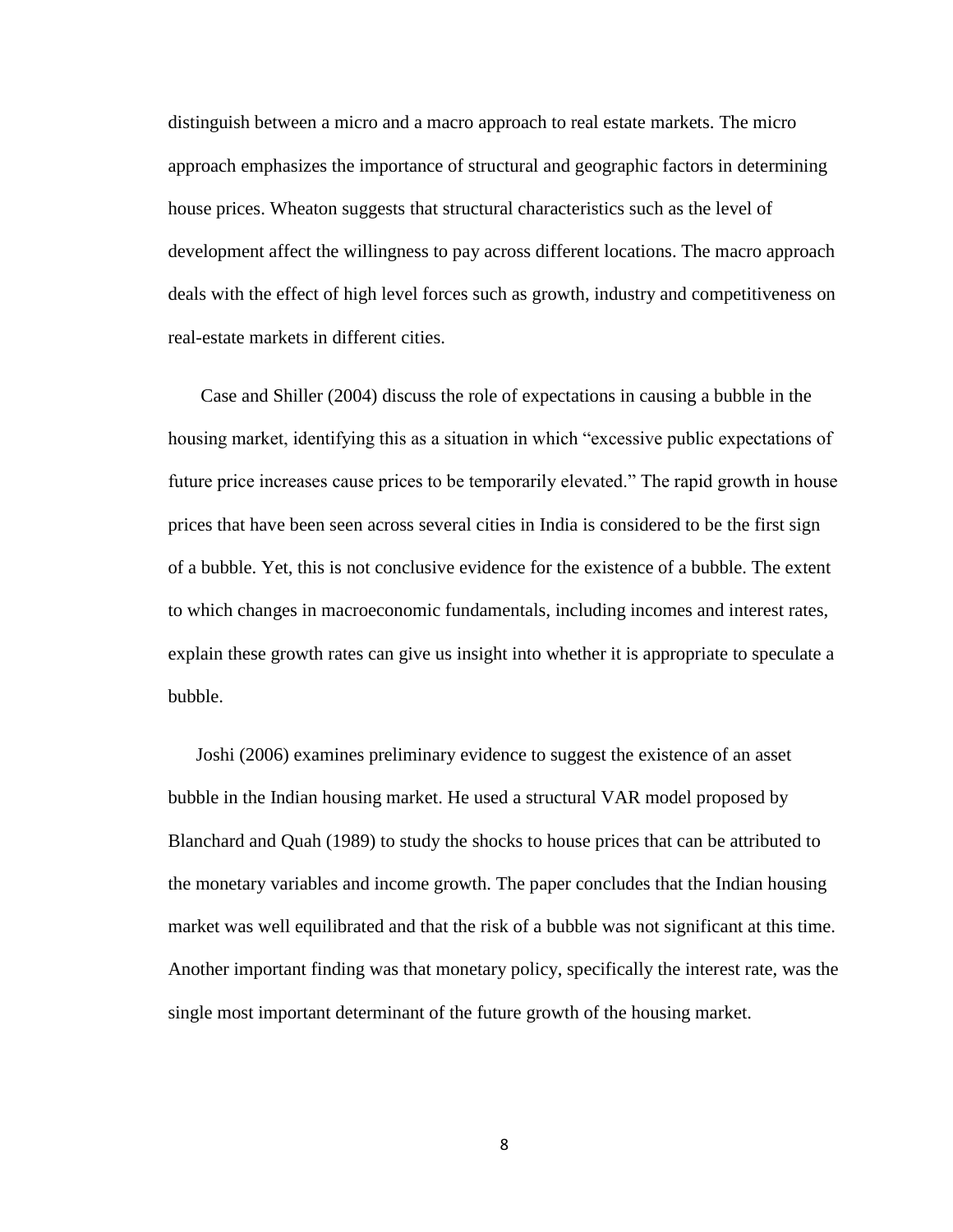#### **III. Macroeconomic Overview**

India, the world's fourth-largest economy with a population of 1.2 billion, is still in crucial stages of economic development. Over the past decade, the country has seen tremendous growth and change. According to the *Macro-economic Framework Statement* issued by the Ministry of Finance, The decadal average growth rate 2003-04 to 2012-13 was reported at 7.9 percent, with several consecutive years of 9 percent growth rates before the financial crisis of 2008. Since 2011-12 the Reserve Bank of India (RBI) has been using tight monetary policy to deal with uncertainty in the global economy. As a result, industrial growth has slowed in recent years and gross domestic product at factor cost was reported at 5 percent for 2012-13 (Ministry of Finance, 2013). Simultaneously, inflation has been accelerating with Wholesale Price Inflation (WPI) rising to 6.46 percent in September, 2013 and inflation rising to 9.84 percent (Kala, 2013). The Indian economy has been running twin deficits with a fiscal deficit of US\$147 billion and a current account deficit at 4.6 percent of GDP (Ministry of Finance, 2013). The adoption of tight monetary policy has resulted in a decline in quarterly growth rate of GDP and declining government revenues from the industrial sector. Furthermore, negative export growth rates have led to unfavorable balance of payments. Simultaneously, the Indian Rupee has been on a downward trend since August 2011 and hit an all-time low of INR 68.80 against the US Dollar in August 2013 (Ministry of Finance, 2013).

The real-estate industry plays a crucial role within the dynamic landscape of the Indian economy. In 2013, it is estimated that the real-estate market contributed to 6.3 percent of GDP (IBEF, 2013). This sector is projected to generate 7.6 million jobs in this period, and over 17 million by 2025 (IBEF, 2013). In India, housing ranks fourth in terms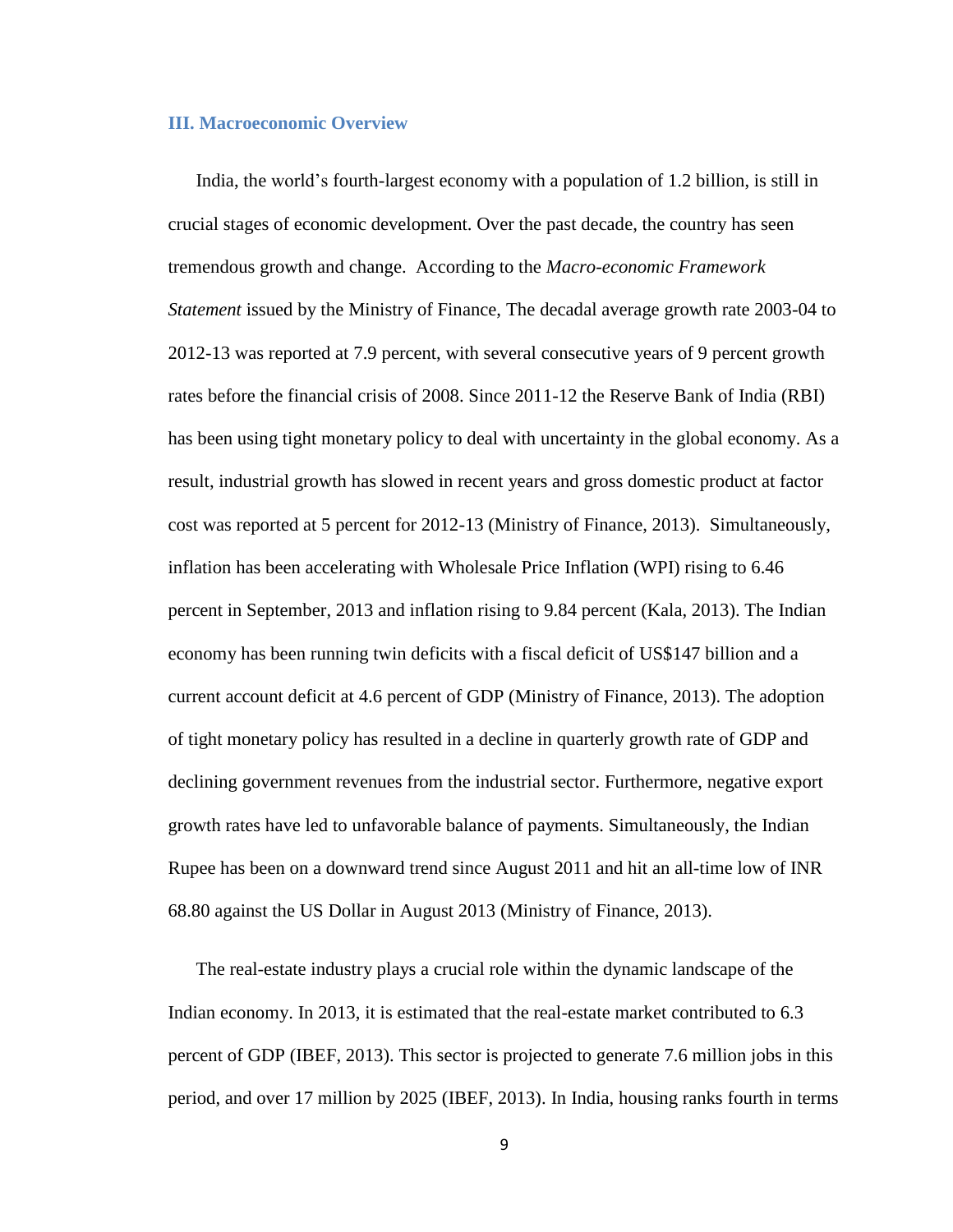of the multiplier effect on the economy and third in terms of its linkages to ancillary industries (NHB, 2012). It is the second largest employment generator and provides jobs to approximately 33 million people (NHB, 2012). Rising incomes, favorable demographics, urbanization and inflows of foreign investments has led to an increase in the demand for housing which has not been met with supply. On average, property values have quadrupled in the last decade with rising property prices in urban areas and the housing shortage is estimated at approximately 19 million households (Srivastava, 2013; KPMG, 2012).

Over the past decade there has been a widespread expectation of rising property prices and speculation of a housing bubble in large metropolitan cities. It had been common for middle class buyers to buy houses with the intent of selling them a few years later for a 15 -20 percent gain. In metropolitan cities like Mumbai and Delhi, houses that are in the process of being constructed were sold for less than what the builder would sell them for, to buyers who plan on re-selling them in the near future. Yet, according to the Ministry of Housing and Urban Poverty Alleviation approximately 11.09 million homes in urban areas remain empty (KPMG, 2012). Sellers have been holding out in hope that property prices will continue to appreciate. As a result, houses have become increasingly unaffordable for the middle class buyer.

The recent downturn in the Indian economy has led to an overall slump in the housing market. The House Price Index (HPI) has been on a downward trend in 22 out of the 26 cities monitored by the National Housing Bank (NHB, 2013). Investor-driven real estate markets such as certain areas in Delhi and Mumbai have seen more than 10 percent fall in prices due to a slowing liquidity, a lack of buyers and a decline of investor confidence in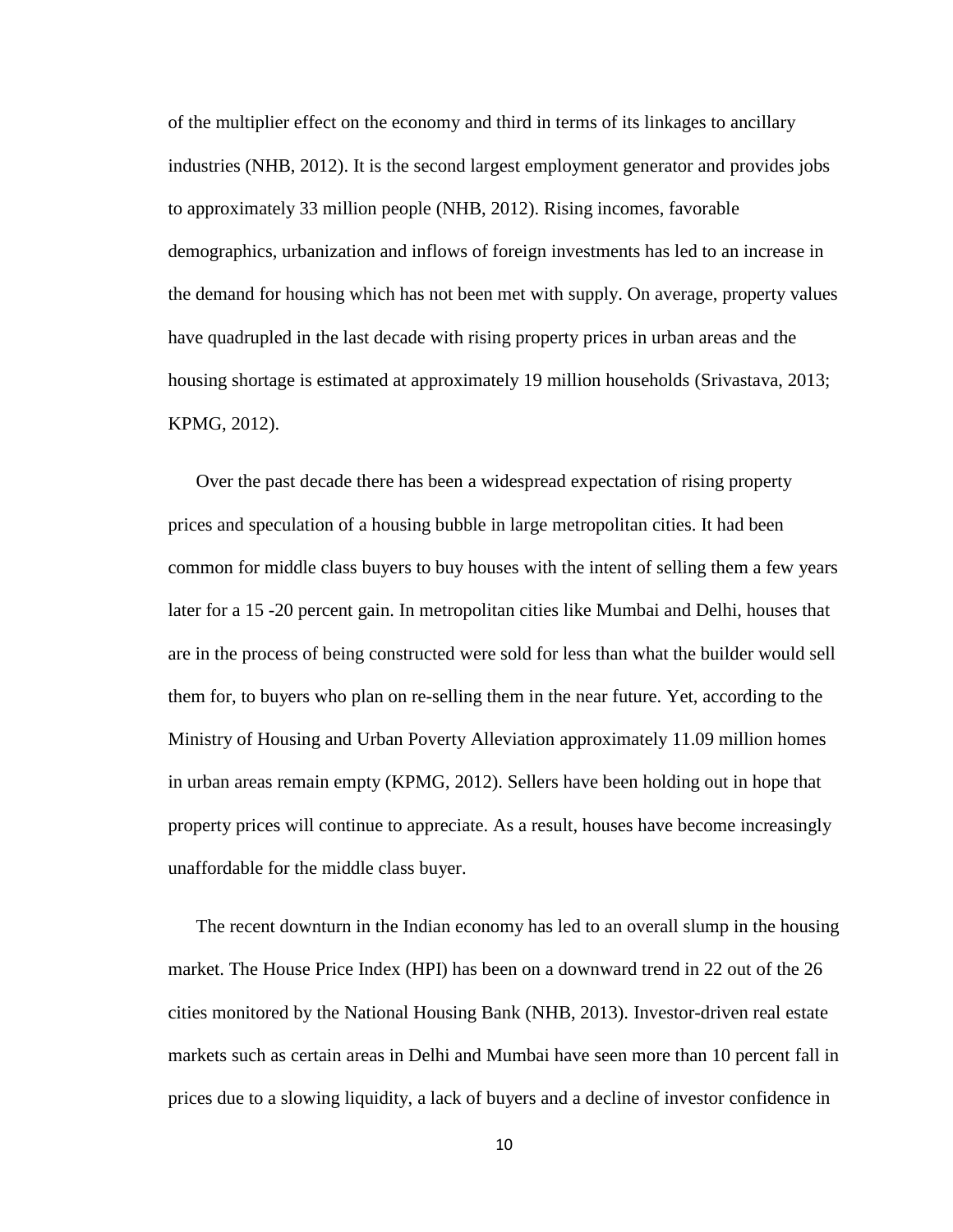the property market (Chadha, 2013). Against the backdrop of falling prices, the question about a housing bubble and a potential housing bust has become increasingly pertinent.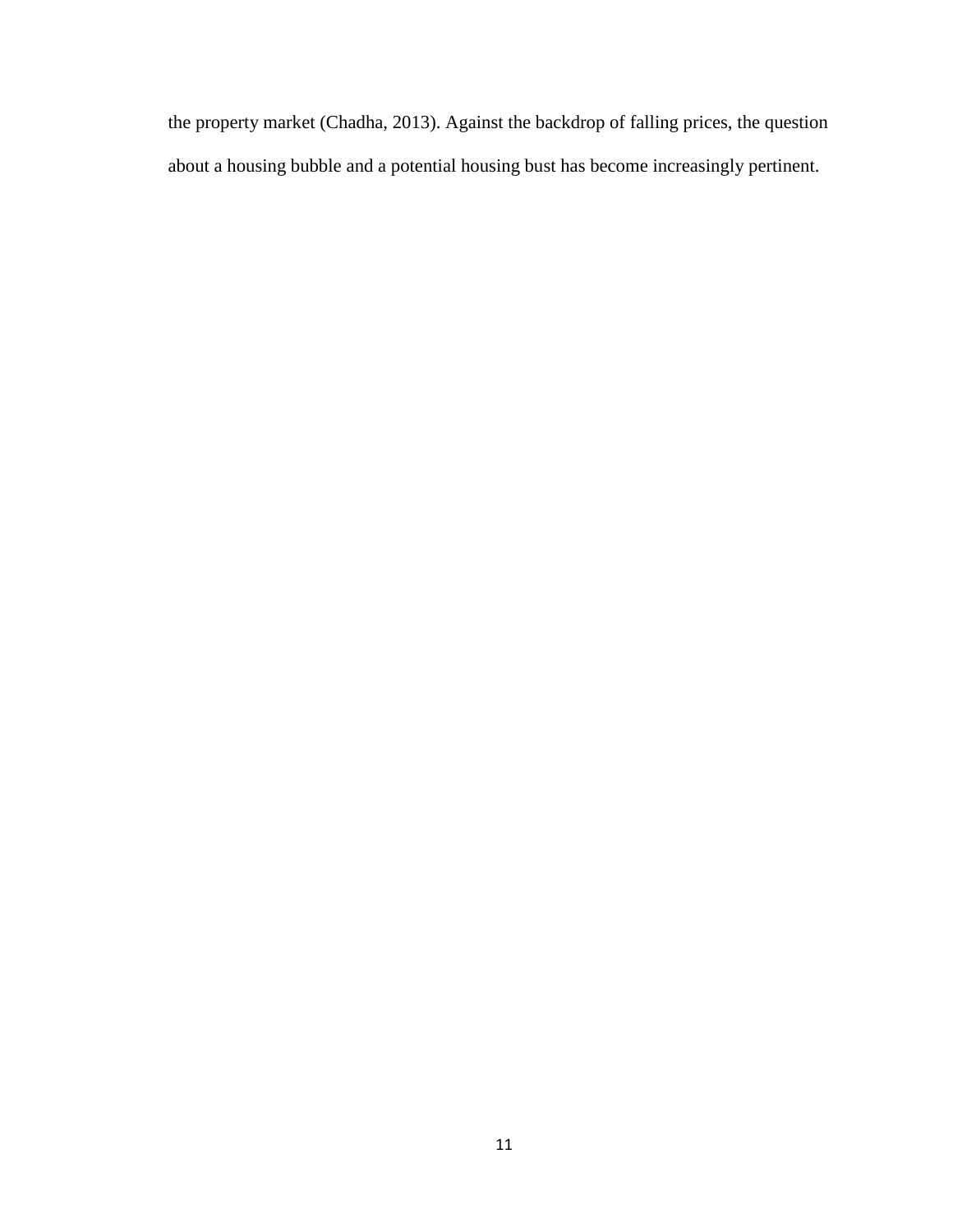## <span id="page-14-0"></span>**IV. Dynamics of the Housing Market**

Two industries closely linked to the housing market in India are the housing finance industry and the construction industry. The market for home loans is expected to grow at a ~17 percent CAGR over the next five years due to increase in the number of transactions, a higher loan to value (LTV) ratio and increasing property prices (Rupee Manager, 2013). The two major players that operate within this space are Housing Finance Companies (HFCs) and Scheduled Commercial Banks (SCBs). While HFCs are regulated by the National Housing Bank (NHB), SCBs are regulated by the Reserve Bank of India. While SCBs dominated the market in the late 1990s due to the prevalence of low interest rates, rising incomes and stable property prices, the current market share is split almost equally between the two (Rupee Manager, 2013). The main difference between these institutions is their source of funds, with banks depending on their own equity reserves and HFCs depending on loans from banks, financing from the NHB, fixed deposits from the public and borrowing through bonds and debentures in addition to their own equity reserves (Rupee Manager, 2013). In recent years, the availability of affordable home loans at low interest rates has been increasing. The Indian government has played a role in this, by offering tax concessions to boost demand for housing. As a result, the penetration of housing finance has reached an estimated 38 percent in urban areas (Prem, 2012).

In spite of the recent growth in demand for housing, there are several constraints to real estate development. Firstly, there is a shortage of land in urban areas with growing population densities as a result of urbanization. The shortage of land is exacerbated by the existence of the Urban Land Ceiling Act passed in 1976 that restricts the land available for construction and development (KPMG, 2012). In 2007, the state of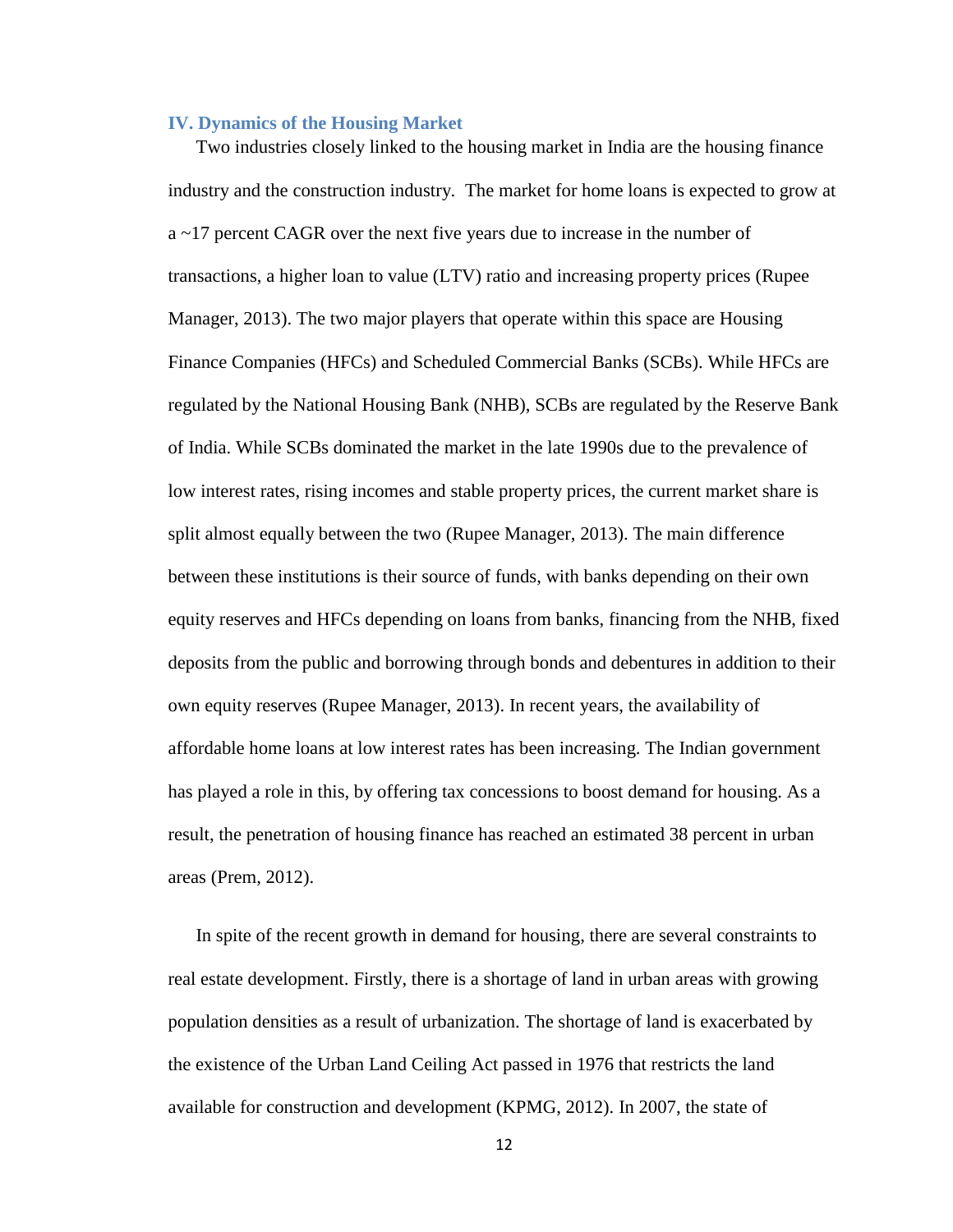Maharashtra repealed this Act, releasing close to 3,000 acres for development in Mumbai (CNN IBN, 2007). Nevertheless, inefficient land use by the public sector continues to limit its availability.

Secondly, cumbersome regulation lengthens the process and increases the cost of housing development. Estimates suggest that real estate developers need to pass approvals through 150 tables in 40 government departments. Delays in approvals add 25- 30 percent to project costs and it currently takes two to three years for a developer to begin construction after purchasing land (KPMG, 2012).Lastly, rising construction costs further impede the development of real estate. While land forms the largest component of premium residential real-estate projects, construction costs are 50 to 60 percent of the selling price for affordable housing (KPMG, 2012).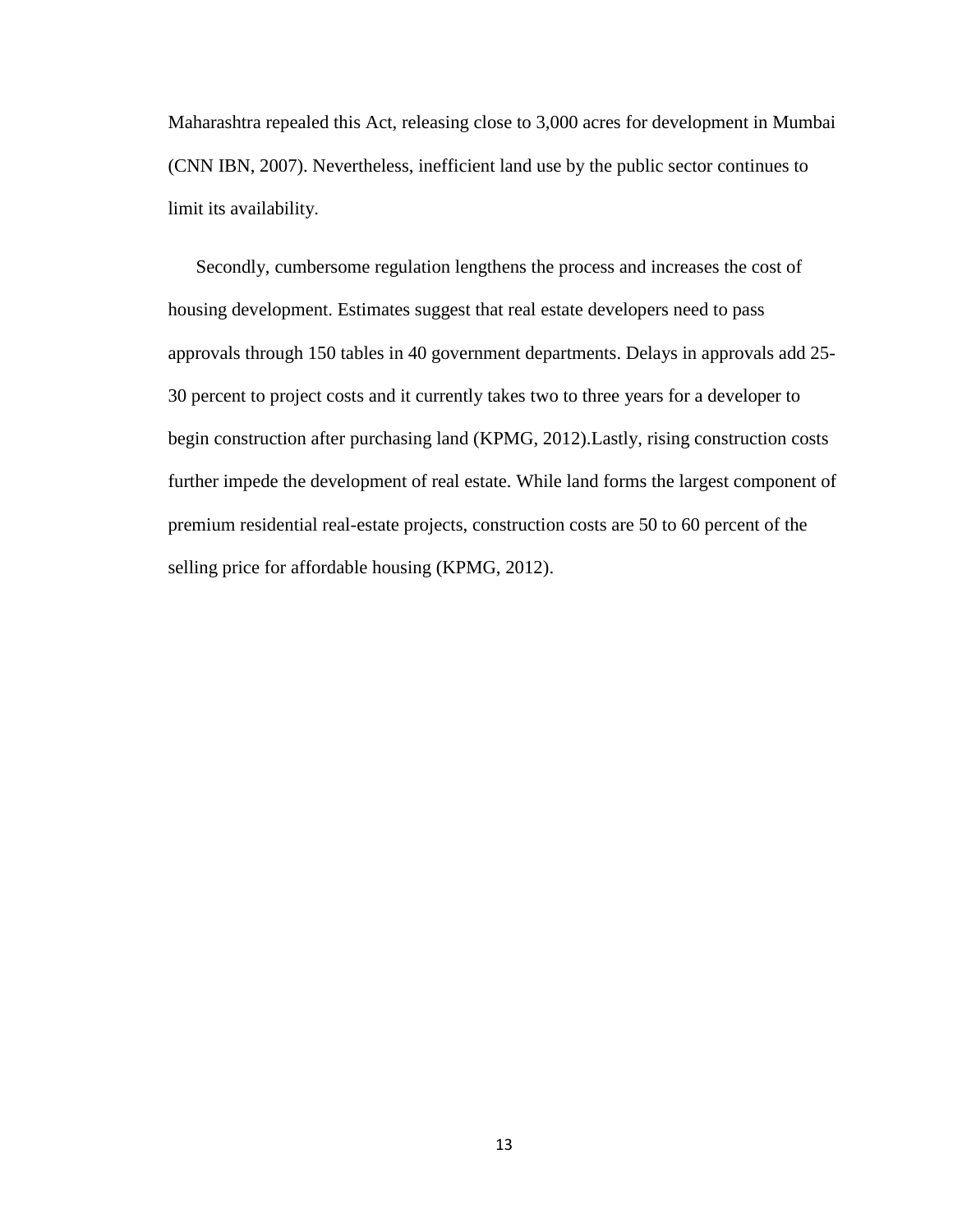## <span id="page-16-0"></span>**VI. Data**

My approach is modeled after a research paper published by the Reserve Bank of India (Joshi, 2006). In order to investigate the existence of a housing price bubble, Joshi employs a structural VAR model proposed by Blanchard and Quah (1989) to study the impact of monetary variables and income growth on the housing price shocks in India. My objective is to test the extent to which the macroeconomic fundamentals support the growth rate of national level house prices. I build on Joshi (2006) to test the hypothesis that there is a city-fixed effect that impacts the relationship between the macroeconomic fundamentals and the growth in house prices. Additionally, I use Joshi (2006) to inform the use of appropriate proxies for residential real-estate market data that is not available on a quarterly basis. I construct a panel of fifteen tier-I and tier-II cities over 15 quarters since 2009 using time series data published by the Reserve Bank of India.

## Dependent Variable

In order to assess whether house price growth is supported by the macroeconomic fundamentals, I use the quarterly growth in house prices for each city as my dependent variable: *hg*. This growth rate is based on an Index constructed by the National Housing Bank (NHB) called the *Reside*x or the House Price Index (HPI). The *Residex* is calculated using primary data on house prices from real-estate agents and housing finance companies using a weighted average method. The quarterly growth rate is calculated as:

$$
hg_{it} = log(HPI_{it}) - log(HPI_{it-1})
$$
\n(1)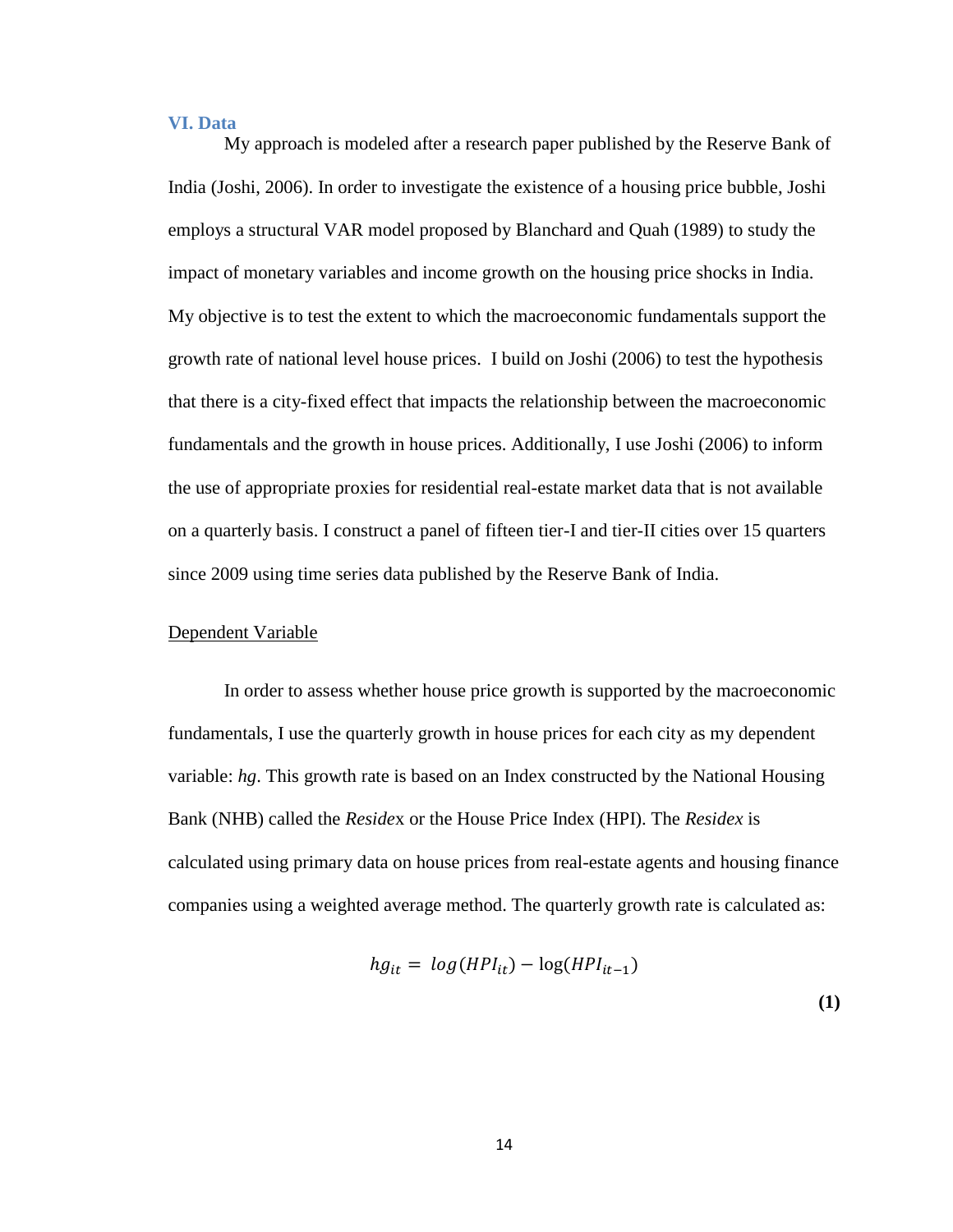## Independent Variables

My dependent variables include measures and proxies of macroeconomic fundamentals expected to impact growth in house prices.

*real\_ir* represents the quarterly real interest rates. Modeled after the RBI report, the weighted-average call money rate is used as a proxy for the interest rate on home loans because housing finance companies and scheduled commercial banks change their rates in sync with the short term money market rates. *infl\_rate* represents the quarterly levels of Consumer Price Index to reflect changes in overall price inflation. This interest rate is adjusted for the change in inflation during each quarter, and therefore represents the real interest rate:

$$
real\_ir_t = IntRate_t - infl\_rate_{t-1}
$$
\n(2)

*creditg* is a proxy for quarterly growth in credit deployment to the housing sector. It is a measure of non-food credit deployment, of which housing credit forms a large proportion (Joshi, 2006) and is calculated as follows:

$$
creditg_t = log(Credit_t) - log(Credit_{t-1})
$$

**(3)**

*gdpg* represents the quarterly growth in India's Gross Domestic Product and is used as a proxy for overall growth in demand. However, given that the housing sector forms a significant proportion of GDP, it is difficult to determine whether GDP growth is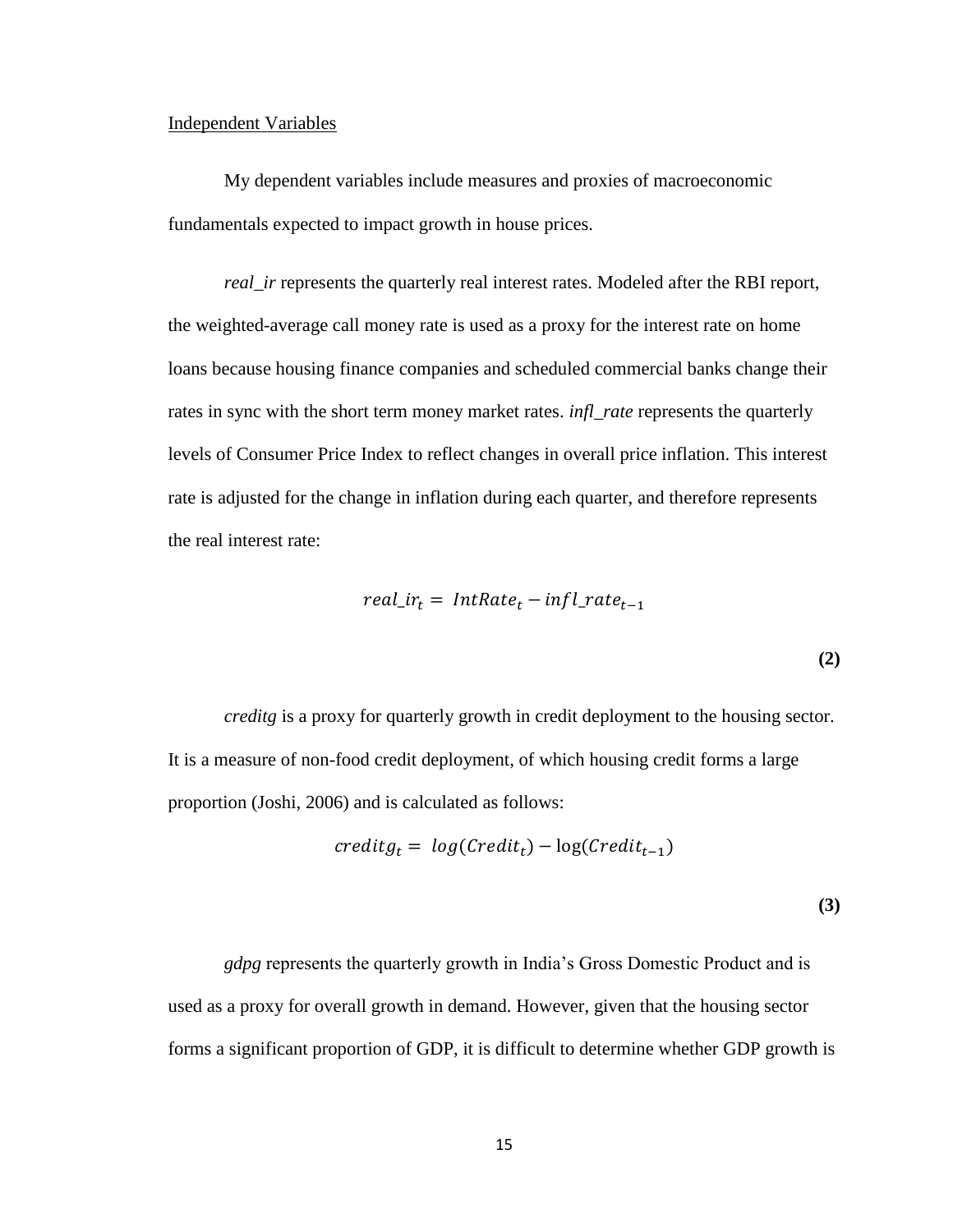representative of changes in overall demand or reflective of growth in construction in the real-estate sector.

$$
gdpg_t = log(GDP_t) - log(GDP_{t-1})
$$

**(4)**

| Variable  | Obs | Mean  | Std. Dev | Min       | Max    |
|-----------|-----|-------|----------|-----------|--------|
| hg        | 210 | 2.67% | 7.67%    | $-16.80%$ | 31.11% |
| real_ir   | 210 | 4.67% | 1.86%    | 1.47%     | 8.26%  |
| gdpg      | 210 | 2.34% | 5.46%    | $-6.85%$  | 9.71%  |
| creditg   | 210 | 4.27% | 1.68%    | 0.81%     | 7.17%  |
| infl_rate | 210 | 2.23% | 5.04%    | 0%        | 4.15%  |

The following table displays the summary statistics for each variable:

## Limitations

Several constraints limited the number and types of variables I chose to include. Firstly, my variables reflect changes in macroeconomic fundamentals rather than citylevel economic fundamentals due to the unavailability of city-level data. A more appropriate test for the existence of a bubble would measure the deviation of house prices from economic demand and supply within the city. Given that different cities in my sample are in different stages of economic development, they have different levels of income, financial penetration and residential construction. Secondly, the model could be improved by including a variable related to housing construction as a proxy for the supply side of the residential real-estate industry.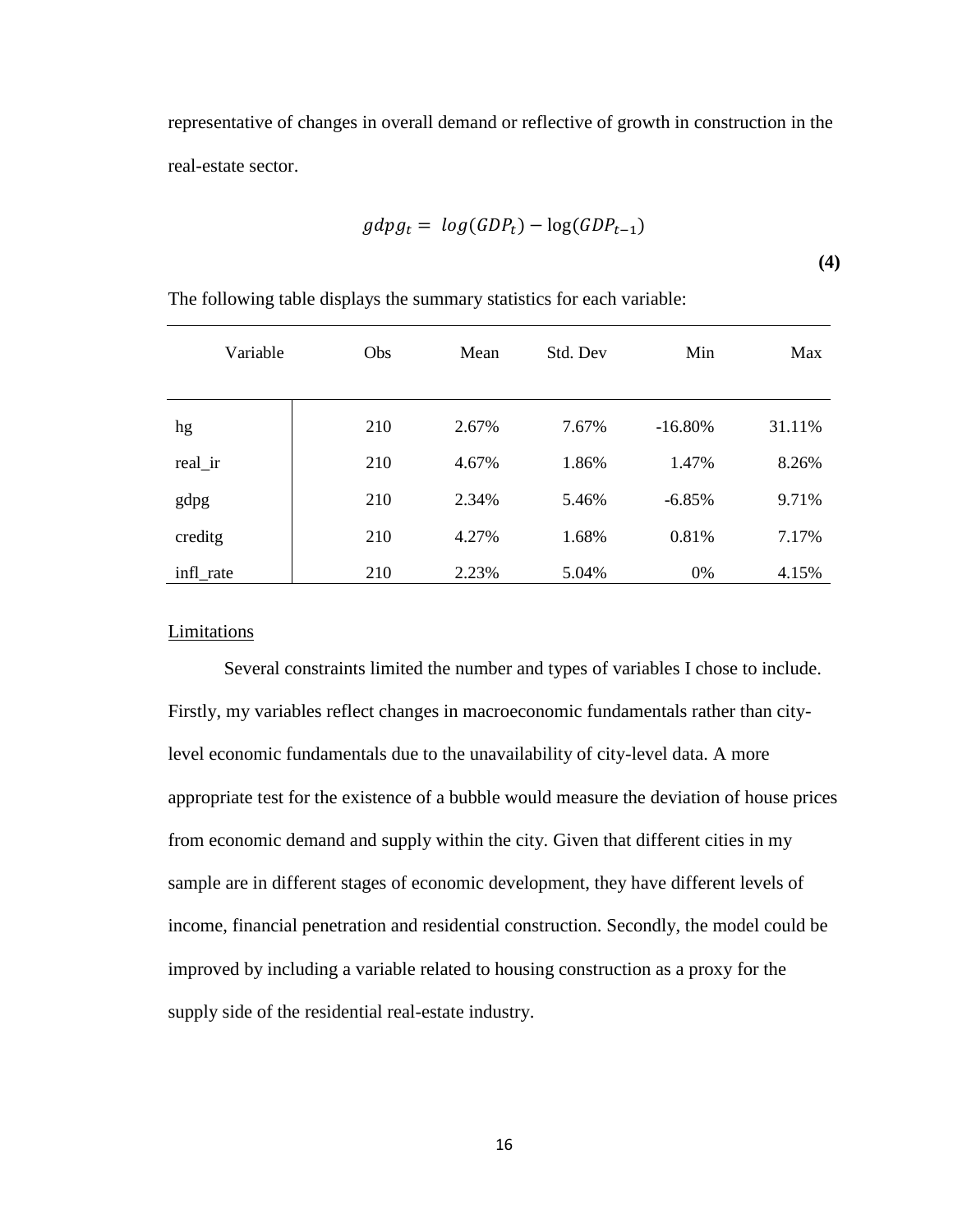Thirdly, the data captures only part of the time period during which there has been speculation about a housing bubble. A more appropriate model would include data extending to the early 2000s when property prices in big metropolitan cities first began to soar 2 .

Lastly, although the goal of this thesis is to investigate the housing bubble hypothesis by testing for deviation from macroeconomic fundamentals, the Case-Shiller method of comparing growth in house prices with growth in rental yields could provide more conclusive results about the existence of a property bubble. One of the major qualitative motivations for my hypothesis is that Indian home-buyers are often more concerned with purchasing houses as investments than rental gains. A model investigating the extent to which growth in home prices can be explained by growth in rental yields, reflecting demand for living space could provide valuable insights into the existence of a bubble.

 $\overline{\phantom{a}}$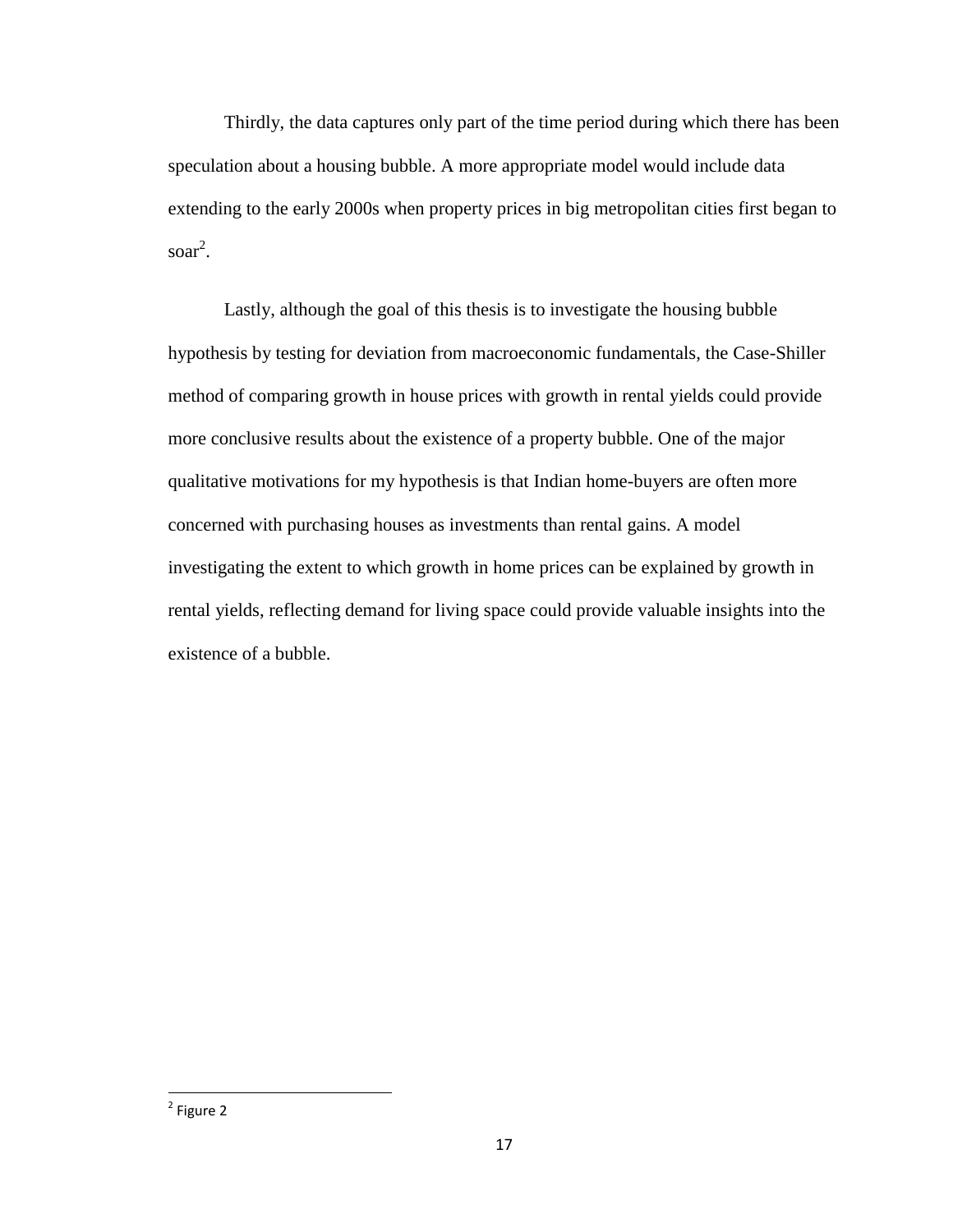#### <span id="page-20-0"></span>**VII. Methodology**

My starting point to investigate the relationship between macroeconomic fundamentals and growth in house prices across different cities is a fixed effects model assuming heteroscedasticity-robust standard errors<sup>3</sup>:

$$
hg_{it} = \beta_1 \text{ real\_ir}_{it} + \beta_2 \text{ infl\_rate}_{it} + \beta_3 \text{ gdp}g_{it} + \beta_4 \text{ credit}g_{it} + \alpha_i + u_{it}
$$

 $\alpha_i$ : the unknown intercept for each entity (i=1...n)

 $hg_{it}$ : the dependent variable (i= entity and t= time)

 $\beta_{1,4}$ : the coefficient for the independent variables

 $u_{it}$ : the error term

I construct binary variables for each city and each time period in order to investigate cityfixed effects in the growth of house prices. I test the effects of grouping Delhi and Mumbai under the variable *large\_city* in order to investigate whether there is a difference in the way that house prices in these markets respond to a change in macroeconomic fundamentals. Additionally, I include the independent binary variable *time1* to test for an effect on house price growth in the period of macroeconomic slowdown in FY11-12.

I modify my model based on preliminary insights into the explanatory power of my economic variables. I graph the residuals on the heteroscedasticity-robust fixed effects model in order to look for autocorrelation and consider the effects of clustering the cross-sectional residuals.

Finally, I investigate the effects of imposing structure on the residuals by using a panel-corrected standard errors (PCSE) model and a First Order Autoregressive (AR(1))

 $\overline{\phantom{a}}$ 

<sup>&</sup>lt;sup>3</sup> the variance of the residuals is not consistent across all observation points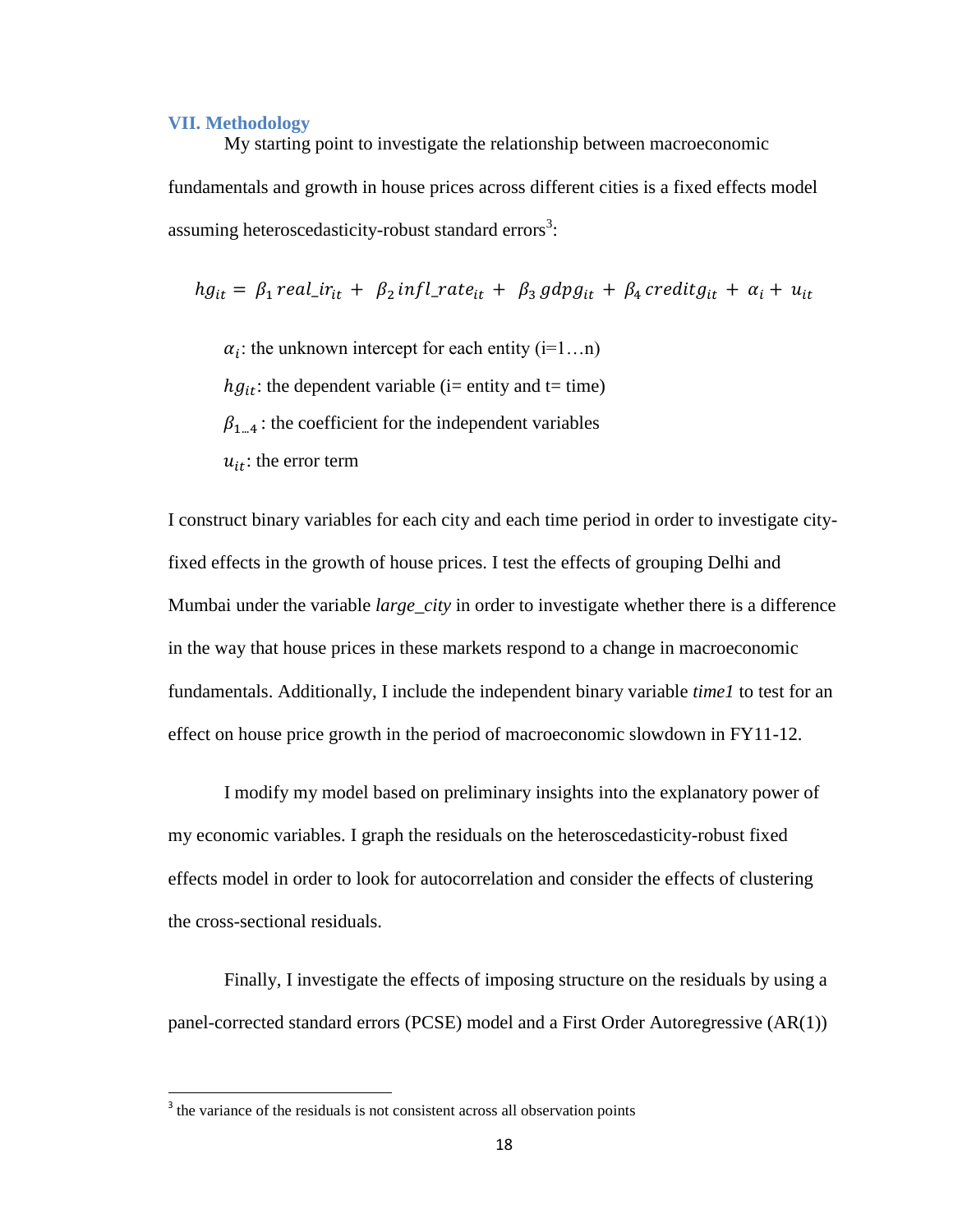model to test the hypothesis that the residual  $u_{it}$  is related to the residual in the previous period,  $u_{it-1}$  across cities at each point in time.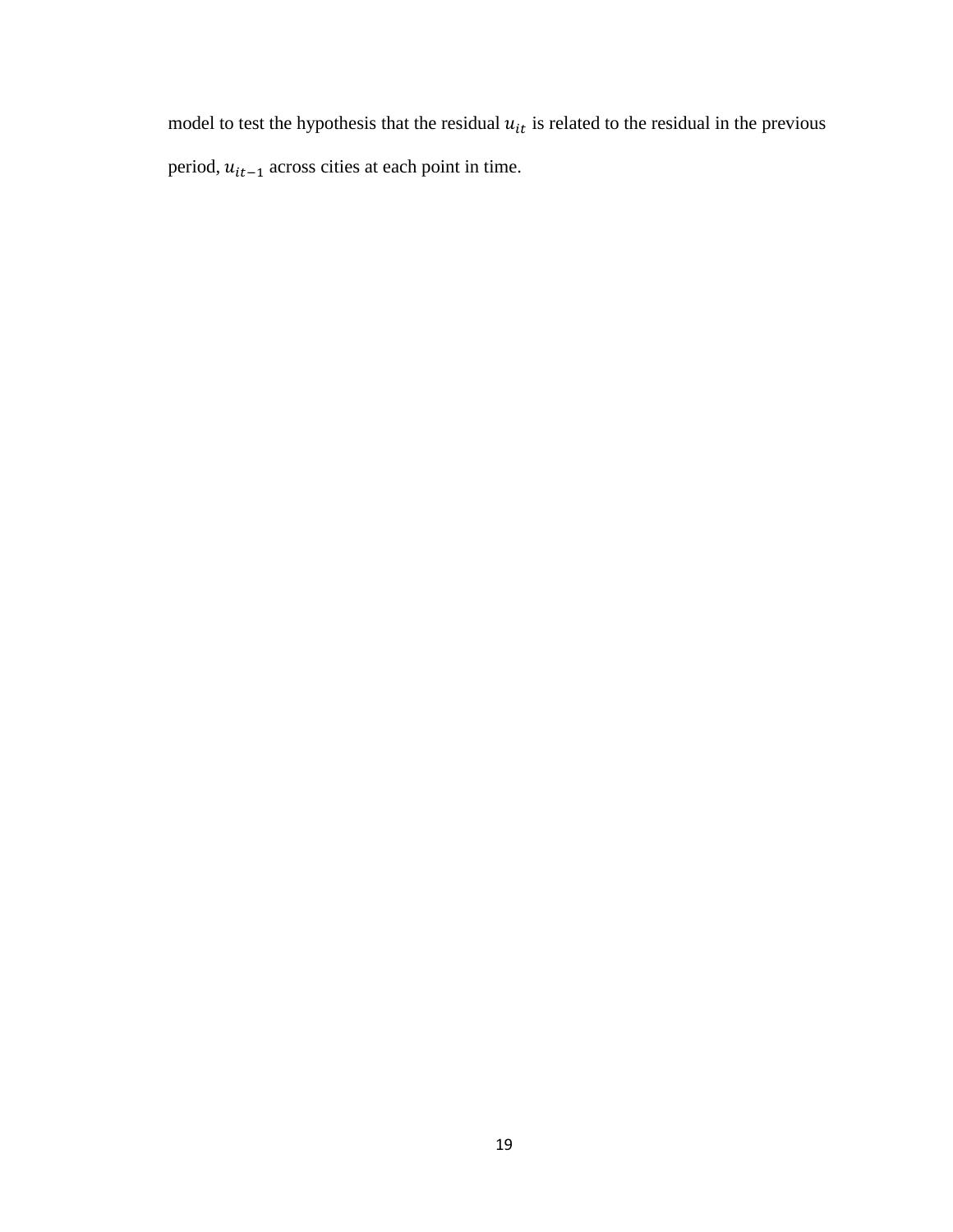## <span id="page-22-0"></span>**VIII. Results**

**Table 1** displays the results of the heteroscedasticity-robust fixed effects regression. The coefficients can be interpreted as follows:

$$
hg_{it} = 0.0802 - 0.679 \, real_{ir} - 0.519 \, infl\_rate_t - 0.212 \, gdpg_t
$$

This model attempts to explain the variation of  $hg_{it}$ , the house price growth for city  $i$  in time period  $t$  that is explained by the real interest rate, inflation rate, and GDP growth rate since the previous quarter<sup>4</sup>. The growth in real interest rate, *real\_ir* and the growth in GDP, *gdpg* are statistically significant at 5 percent level. The coefficient on *real\_ir* suggests that a 0.679 percentage point decline in the real interest rate leads to an increase in the growth rate of house prices by 1 percentage point.

The negative coefficient on *gdpg* suggests that a 0.212 percentage point decline in GDP quarterly growth rate is associated with a 1 percentage point increase in the quarterly growth rate of house prices. This result is counter-intuitive if we consider GDP to be a proxy for demand. However, there are two plausible explanations for the result. Firstly, it might suggest that GDP growth is a closer proxy for the supply-side of residential real estate. Therefore, a decline in supply leads to an increase in house prices. Alternatively, this negative relationship can be representative of a deviation of house prices from the macroeconomic fundamentals if the growth of house prices is unrelated to aggregate demand within the country. The negative coefficient on *infl\_rate* reinforces the latter explanation by suggesting that growth in house prices is not positively correlated with overall inflation. The adjusted  $R^2$  of this model is 0.023, indicating that only 2.3 percent of the variation in  $hg_{it}$  is explained by the model.

 $\overline{\phantom{a}}$ 

 $\displaystyle ^{4}$   $g$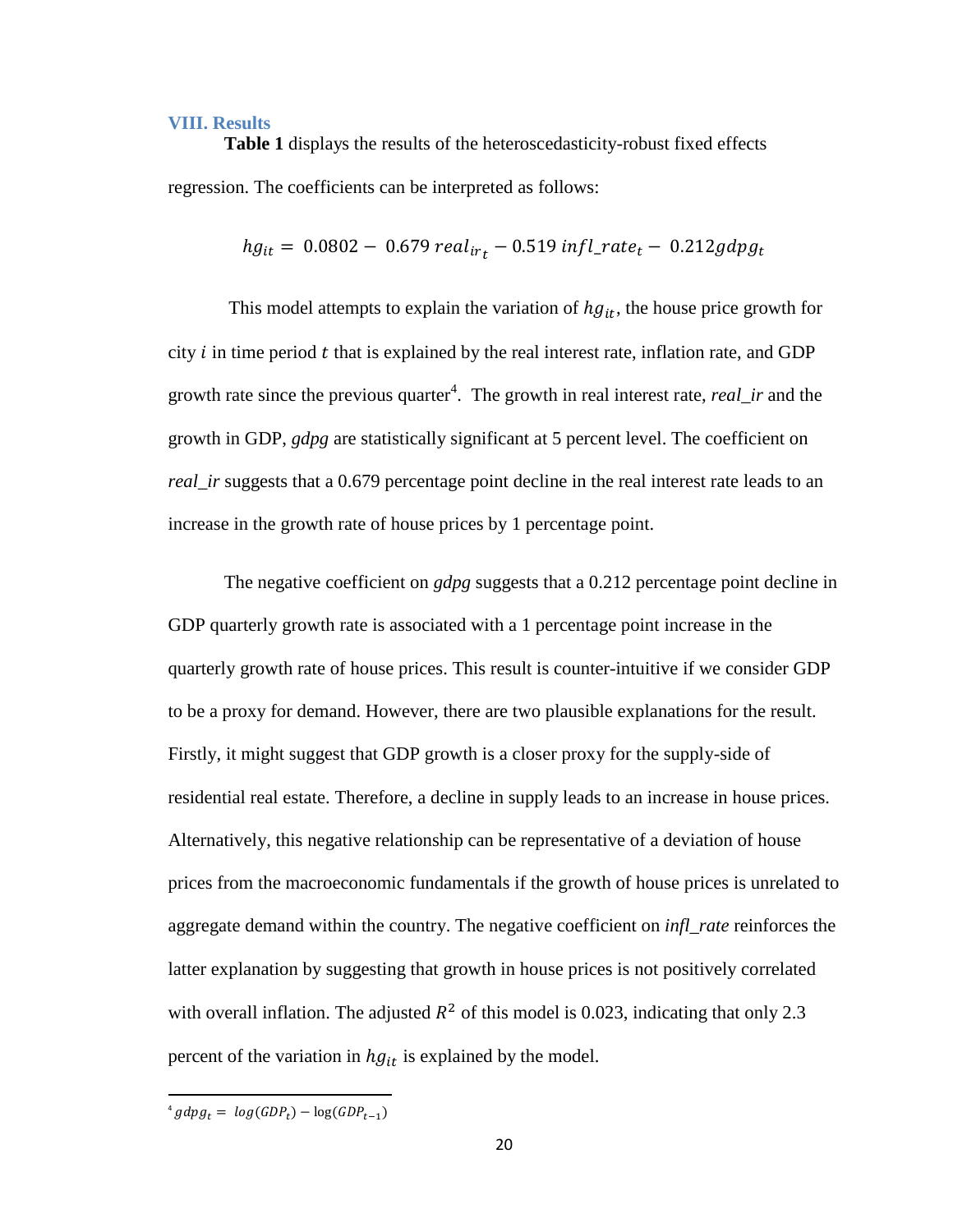**Table 2** displays the results of including a binary variable which takes a value of 1 in the period before the economic slowdown of 2010-11 (*period1)* in the original regression. *period1* is statistically significant at the 1 percent level and *gdpg* at the 5 percent level according to this model.

$$
hg_{it} = -0.0307 + 0.545 \, real_{ir_t} + 0.647 \, infl\_rate_t - 0.233 gdpg_t
$$

$$
+ 0.535 \, period1
$$

The positive coefficient on *period1* suggests that quarterly growth in house prices was higher in the period before 2011-12. *gdpg* is again found to be statistically significant negatively correlated with house price growth. The adjusted  $R^2$  indicates that this model explains 6 percent of variation in  $hg_{it}$ . In other words, the macroeconomic variables included in this model account only for 6 percent of the quarterly growth in house prices.

**Table 3** displays the results of including a time trend along with the economic variables. While including *period* along with the variables in the previous regression did not generate statistically significant results, including the time trend with the macroeconomic variables previously found to be significant generates a small, negative coefficient of 0.00235 that is significant at the 10 percent level. Several variables were developed to draw out conclusive results on the effect of large metropolitan cities, including *Delhi, Mumbai, large\_city* (Delhi and Mumbai). The results in **Table 4** indicate that none of the city variables are statistically significant.

The low explanatory power and varying levels of statistical significance on the coefficients suggest that these models do not yield clear robust interpretable insights into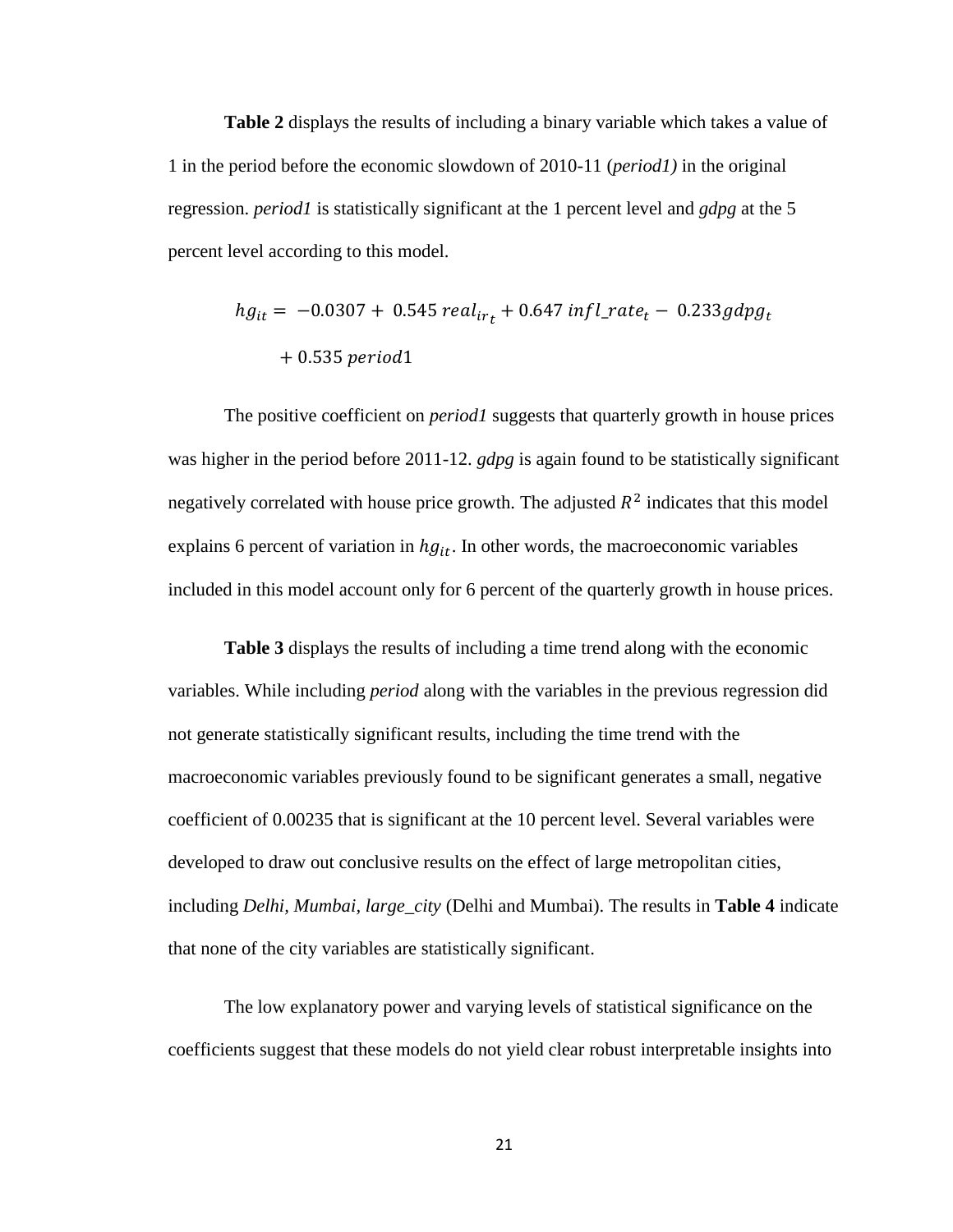the impacts of macroeconomic variables. Therefore, I adopt a different approach and control for all macroeconomic movements using time period binary variables.

**Table 5** displays the results of including binary variables to test for city-fixed effects and time-fixed effects with hetereoscedasticity-robust standard errors. Although none of the coefficients on city-fixed effects are statistically significant, point estimates suggest that house price growth varies across the country with Bengaluru, Chennai, Delhi, Mumbai, Lucknow and Pune displaying higher point estimates. It is noteworthy that this includes four out of the six metropolitan cities in India. Several time periods emerge as statistically significant, indicating that period binary variables were appropriate in order to control for macroeconomic fluctuations. Additionally, the significance of period-fixed effects can be reconciled with the insight that the macroeconomic slowdown in FY2011-2012 had an effect on the residential real estate market.

Next, I turn my attention towards the residuals in order to investigate alternative models that could be appropriate. **Figure 1** depicts the residuals of the time and entityfixed effects regression assuming heteroscedasticity-robust standard errors. The graph suggests that the residuals are not random and correlated with adjacent observations. I therefore test other models with auto-correlated standard errors.

Table 6 displays the results of a clustering the standard errors on each city assuming that they are heteroscedastic and auto-correlated. Although point estimates of some cities (Delhi, Mumbai, Bengaluru, Chennai, Lucknow and Pune) are still higher than the rest, the standard error on all entity fixed effects are now substantially lower,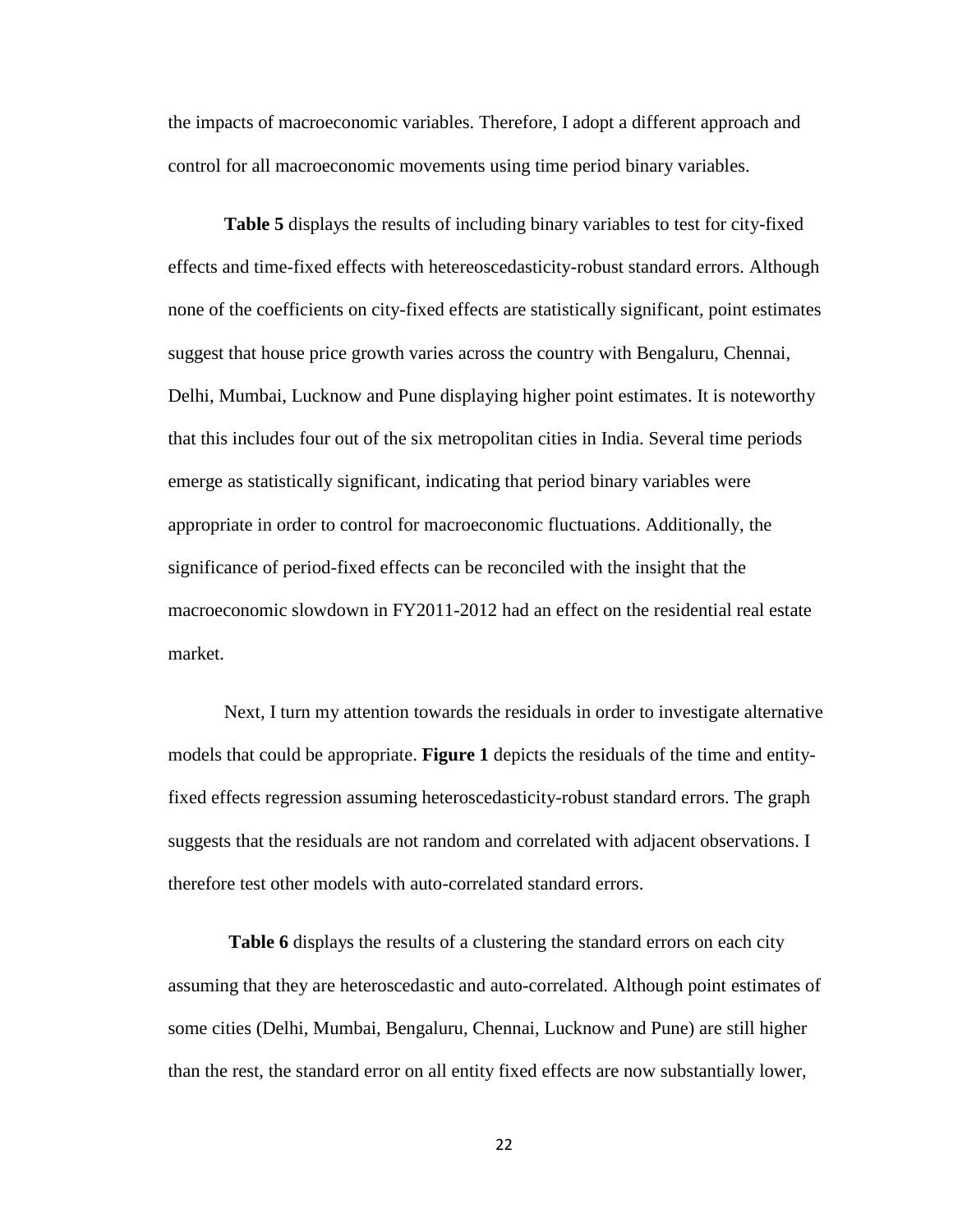making the coefficients significant at the 0.1 percent level. The implausibly low standard error terms on each city, however, motivate me to test other models with auto-correlated standard errors that impose more structure.

**Table 7** displays the results of the city-fixed effects generated by three different models used to impose structure on the standard errors. Model (1) imposes a common AR1 autocorrelation structure assuming panel-level heteroscedastic errors (no crosssectional correlation). Model (2) imposes a panel-specific AR1 autocorrelation structure and Model (3) imposes a panel-specific AR1 autocorrelation structure with panel-level heteroscedastic errors. All three models suggest that Hyderabad has a negative coefficient, statistically significant at the 10 percent level. This suggests that house price growth has been below-normal in Hyderabad. Model (2), imposing AR1 autocorrelation assuming no cross-sectional correlation, suggests that house prices in Kolkata display below-normal growth (statistically significant at the 1 percent level). These models display  $R^2$ s of 0.295, 0.325 and 0.325 respectively, suggesting that the first model explains  $\sim$  30 percent of the variation in  $hg_{it}$ , and the models imposing panel-specific AR1 autocorrelation structure explain ~33 percent.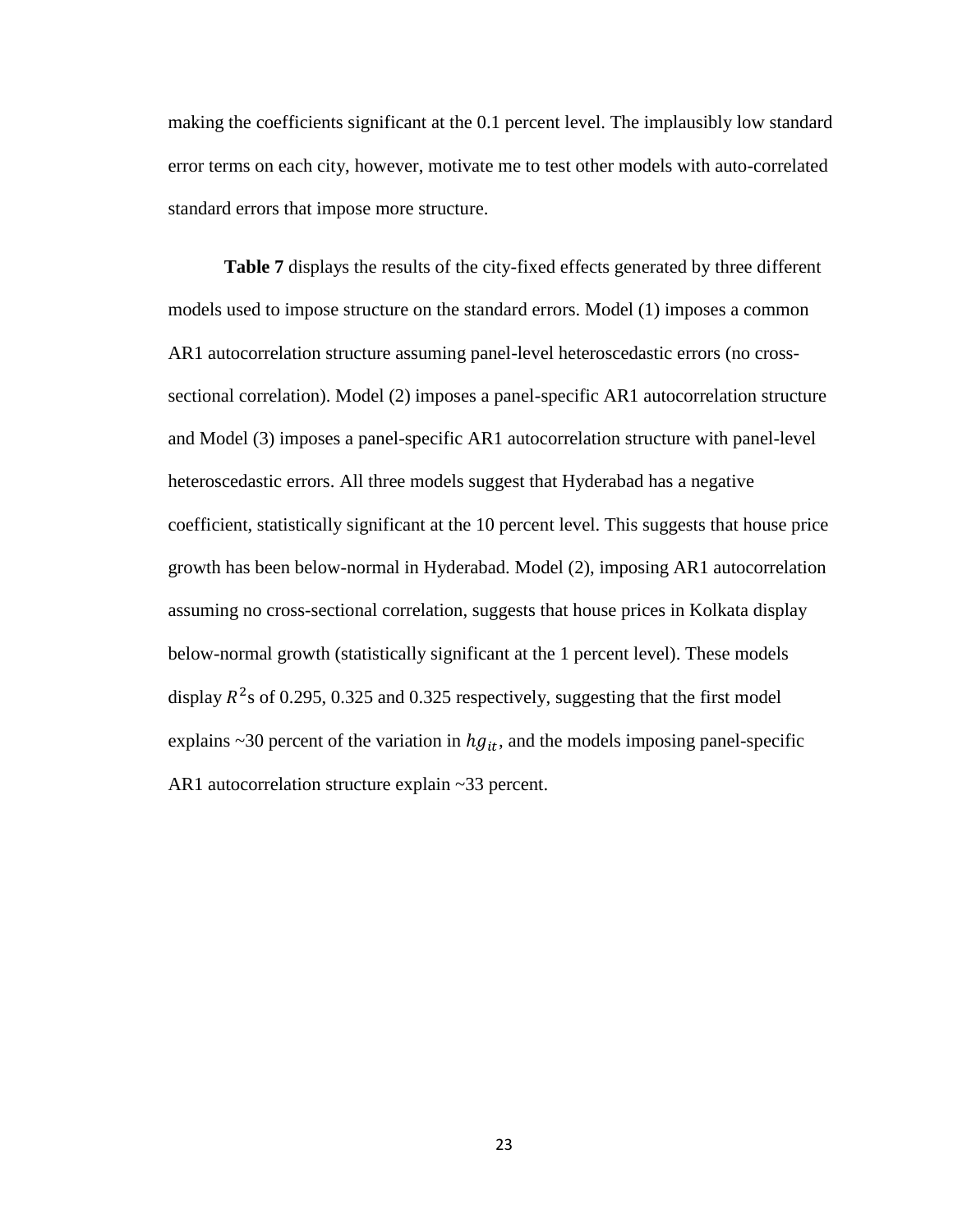#### <span id="page-26-0"></span>**IX. Conclusion**

According to the available data, different models suggest that different conclusions can be drawn about the statistical significance of macroeconomic factors affecting the growth in house prices across India. Contrary to the literature, and speculation about property bubbles in large metropolitan cities, my results do not provide conclusive evidence for above-normal growth rates. One major qualification of the data, however, is that it begins in 2009. **Figure 2** shows trends in house prices during 2001- 2013 and Figure 3 shows house price growth in Delhi and Mumbai during the same period. The graphs suggest that Delhi and Mumbai both display above-normal house price levels, and rapid growth rates between 2005-2007 and 2011-12. Rapid increases in growth rates during some periods justify the intuition guiding speculation about a house price bubble. However, the evidence presented in this paper reinforces evidence presented by Joshi (2006), suggesting that the increases in prices are not enough to draw conclusive evidence about the existence of a bubble.

My findings suggest that a shift in the overall macroeconomic environment during FY11-12, however, had an impact on overall growth in house prices. Due to shifts in demographics and urbanization, residential-real estate markets are continuously evolving across different cities within the country. A more appropriate test to evaluate the cityspecific effects of different housing markets would include population data to account for shifts in population, construction data to account for the varying levels of real-estate development across the country, and credit-penetration data to account for the differences in access to housing finance across different cities. Although the findings of this thesis are inconclusive about the existence of an asset bubble in the residential real-estate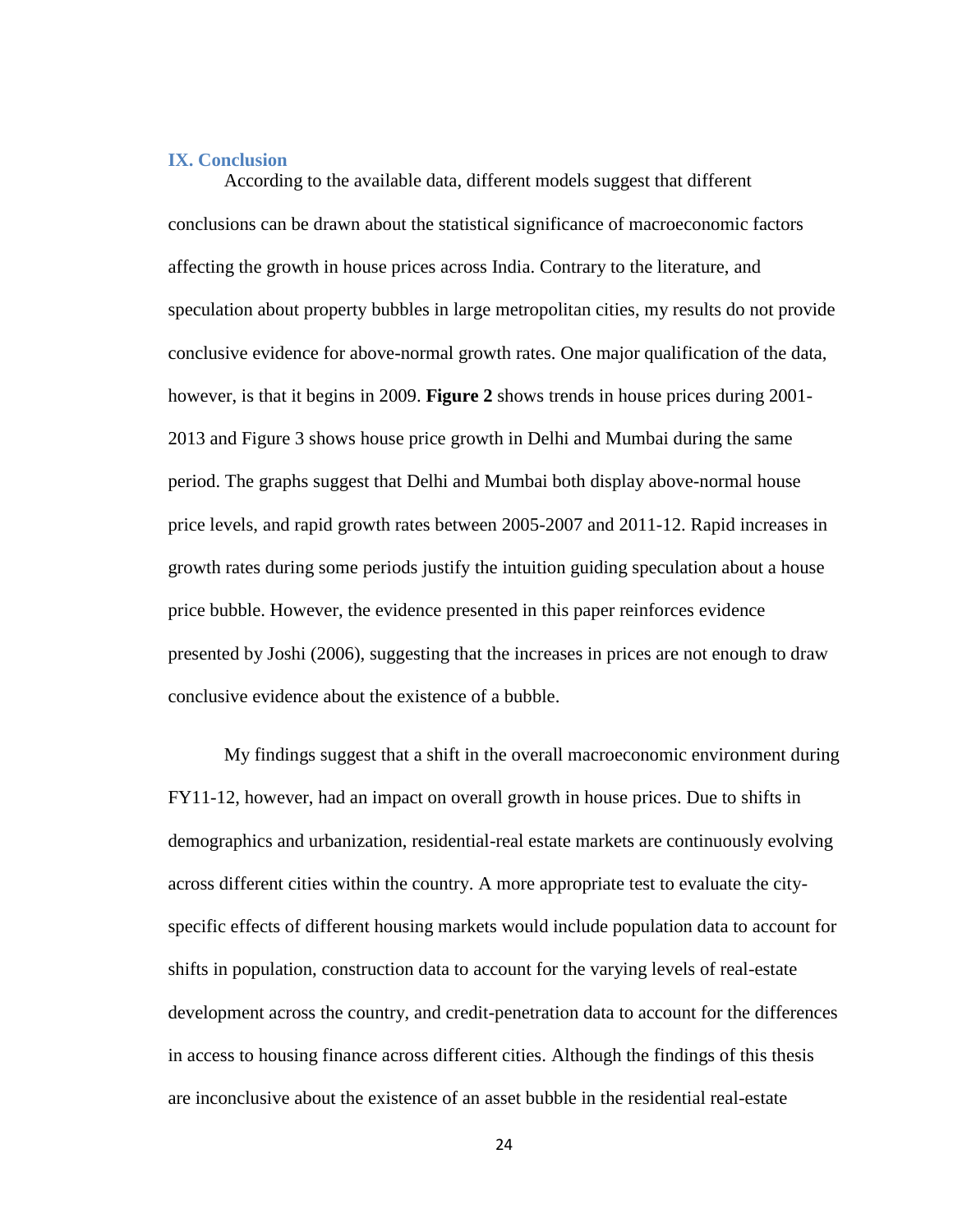market, it is imperative that future research builds on city-level models in order to investigate the trends in house prices.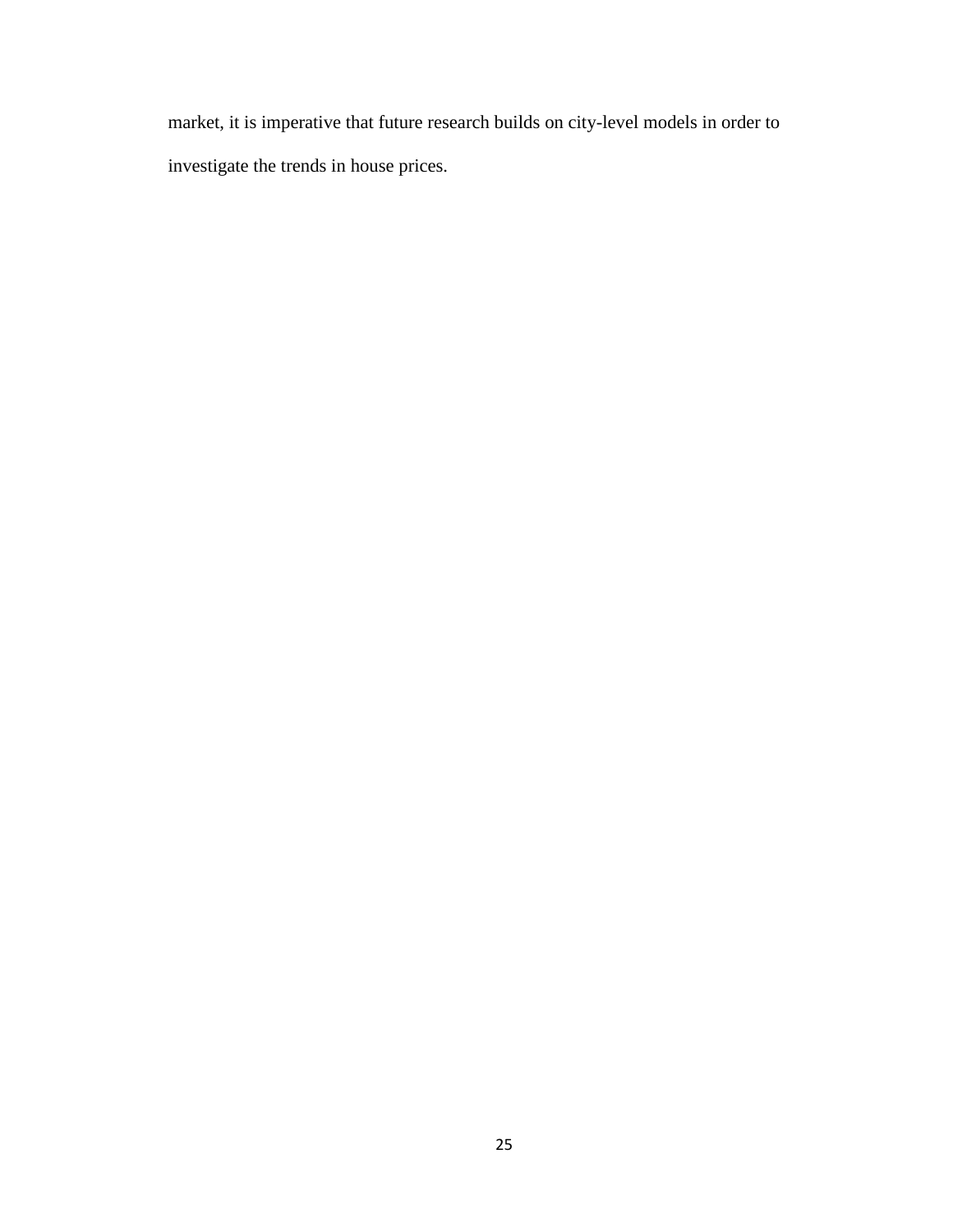## <span id="page-28-0"></span>**X. References**

- *Moneycontrol.* (2013, February 24). Retrieved November 2013, from Indian GDP estimated at 5% in FY13, lowest since FY04: http://www.moneycontrol.com/news/economy/indiangdp-estimated-at-5fy13-lowest-since-fy04-govt\_829548.html
- Anand, S. (2010, Aug 10). *Indian Home Buyers Struggle with Bubble.* Retrieved November 2013, from The Wall Street Journal: Real Estate: http://profit.ndtv.com/news/yourmoney/article-indias-real-estate-market-time-for-the-bubble-to-burst-371745
- Bertraud, A. (2010). *Land Markets, Government Interventions, and Housing Affordability.* Wolfensohn Center For Development at Brookings.
- Calomiris, C. W., Longhofer, S. D., & William, M. (2012). The Housing Wealth Effect: The Crucial Roles of Demographics, Wealth Distribution and Wealth Shares. *The National Bureau of Economic Research*.
- Case, K. E., & Shiller, R. J. (2004). Is There a Bubble in The Housing Market? *Cowles Foundation for Research in Economics, Yale University*, 299:305.
- Chadha, S. (2013, September 2). *Property Bubble Bursts as Prices Crash 20 per cent in Investordriven Markets.* Retrieved November 2013, from FirstPost Economy: http://www.firstpost.com/economy/property-bubble-bursts-as-prices-crash-20-ininvestor-driven-markets-1077885.html
- CNN IBN. (2007, 29 November). *Maharashtra Assembly Repeals Urban Land Ceiling Act*. Retrieved November 2013, from IBN Live: http://ibnlive.in.com/news/maharashtraassembly-repeals-urban-land-ceiling-act/53283-7.html
- DiPasquale, D., & Wheaton, W. C. (1996). The Urban land Market: Rents and Prices. In *Urban Economics and Real Estate Markets* (pp. 34-38). New Jersey: Pearson Education.
- Gandhi, S. (2012). Economics of Affordable Housing in Indian Cities: The Case of Mumbai. *Environment and Urbanization Asia*.
- Goodheart, C., & Hofman, B. (2007). *House Prices and the Macroeconomic - Implications for Banking and Price Stability.* Chennai, India: Oxford.
- IBEF. (2013, November). *Real Estate Industry in India.* Retrieved November 2013, from India Brand Equity Foundation: http://www.ibef.org/industry/real-estate-india.aspx
- Joshi, H. (2006). Identifying Asset Price Bubbles in the Housing Market in India Preliminary Evidence . *Reserve Bank of India Occasional Papers*.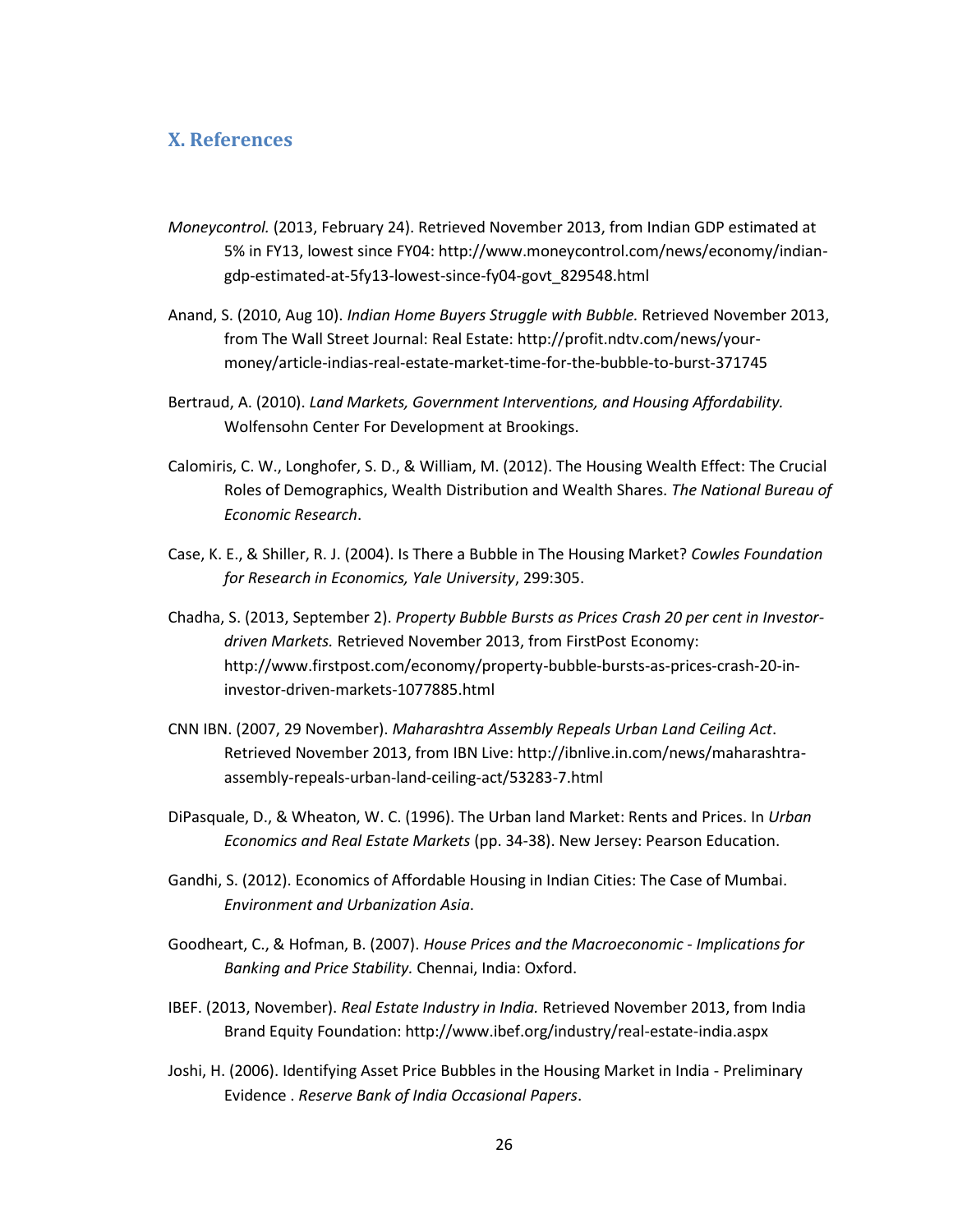Kala, A. V. (2013, Sept 2013). India Wholesale Inflation Rises. *The Wall Street Journal*.

KPMG. (2012). *Bridging the Urban Housing Shortage in India.* Mumbai: NAREDCO.

- Kumar, R. (2013, November 9). India's real estate market: time for the bubble to burst? India. Retrieved from India's real estate market: Time for the bubble to burst?: http://profit.ndtv.com/news/your-money/article-indias-real-estate-market-time-forthe-bubble-to-burst-371745
- Lipsey, R. G., & Harbury, C. (2004). *The First Principles of Economics.* Oxford University Press.
- Mankiw, G. N. (2011). *Principles of Macroeconomics.* Cengage Learning .
- Ministry of Finance. (2013). *Macroeconmic Framework Statement.* Retrieved November 2013, from India Budget: http://indiabudget.nic.in/ub2013-14/frbm/frbm1.pdf
- Mohanty, D. (2013, May 13). *Perspectives on Housing Finance in India.* Retrieved November 2013, from Reserve Bank of India: http://rbi.org.in/Scripts/BS\_ViewBulletin.aspx?Id=14174
- Mustafi, S. M. (2013, May 13). *India's Middle Class: Growth Engine or Loose Wheel?* Retrieved November 2013, from International New York Times: http://india.blogs.nytimes.com/2013/05/13/indias-middle-class-growth-engine-orloose-wheel/?\_r=1
- National Housing Bank. (2013, May). *NHB Residex- Status, Challenges and Way Forward.* Retrieved November 2013, from http://www.nhb.org.in/Archives/Press%20Release\_Archives.php
- NHB. (2012). *Report on Trend and Progress of Housing in India.* India: National Housing Bank.
- Prem. (2012, January 30). *Key Demand Drivers for the Housing Industry in India*. Retrieved November 2013, from The Finance Concept: http://www.thefinanceconcept.com/2012/01/key-demand-drivers-for-housingindustry.html
- Rupee Manager. (2013, May 29). *Overview of Housing Finance Industry in India*. Retrieved November 2013, from Rupee Manager - Personal Finance Resources: http://rupeemanager.com/investing/loans/overview-of-housing-finance-industry-inindia.html
- Schaffer, T. C. (2013, September 23). *Brookings Research.* Retrieved November 2013, from India's Sagging Economy - Strategic Consequences: http://www.brookings.edu/research/opinions/2013/09/23-india-economy-schaffer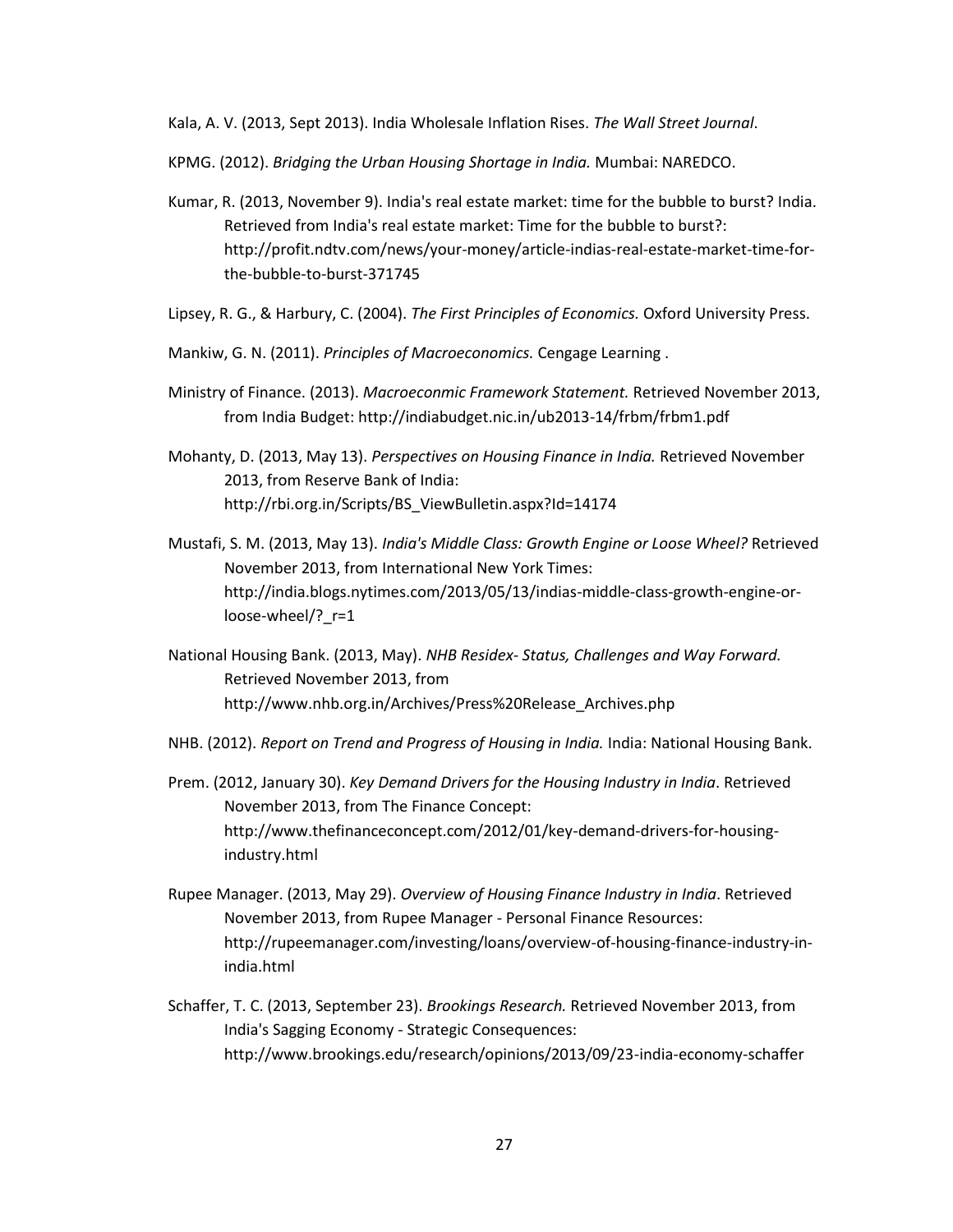Srivastava, S. (2013, March 4). *Why the Real Estate Market Could Crack in 2013.* Retrieved November 2013, from Forbes India: http://forbesindia.com/blog/businessstrategy/why-the-real-estate-market-could-crack-in-2013/

Thirani, S. (2013). The Reality of the Indian Housing Bubble. India.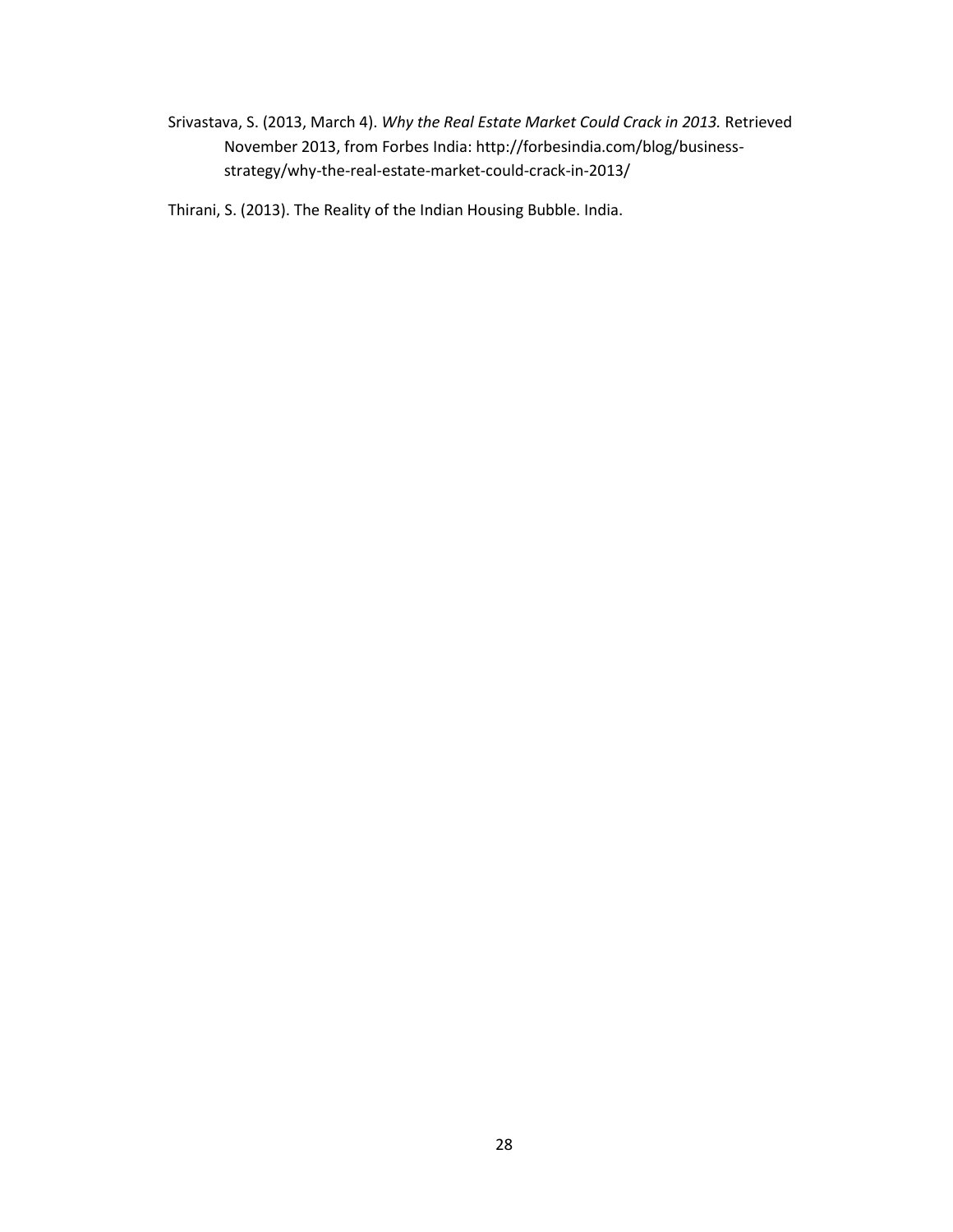# <span id="page-31-0"></span>**XI. Appendix**

|           | hg         |
|-----------|------------|
| real_ir   | $-0.679*$  |
|           | (0.305)    |
| infl_rate | $-0.519$   |
|           | (0.310)    |
| gdpg      | $-0.212*$  |
|           | (0.0739)   |
| cons      | $0.0802**$ |
|           | (0.0244)   |
| N         | 210        |
| adj. R-sq | 0.023      |

# **Table 1: xtreg real\_ir infl\_rate gdpg, fe vce(robust)**

Standard errors in parentheses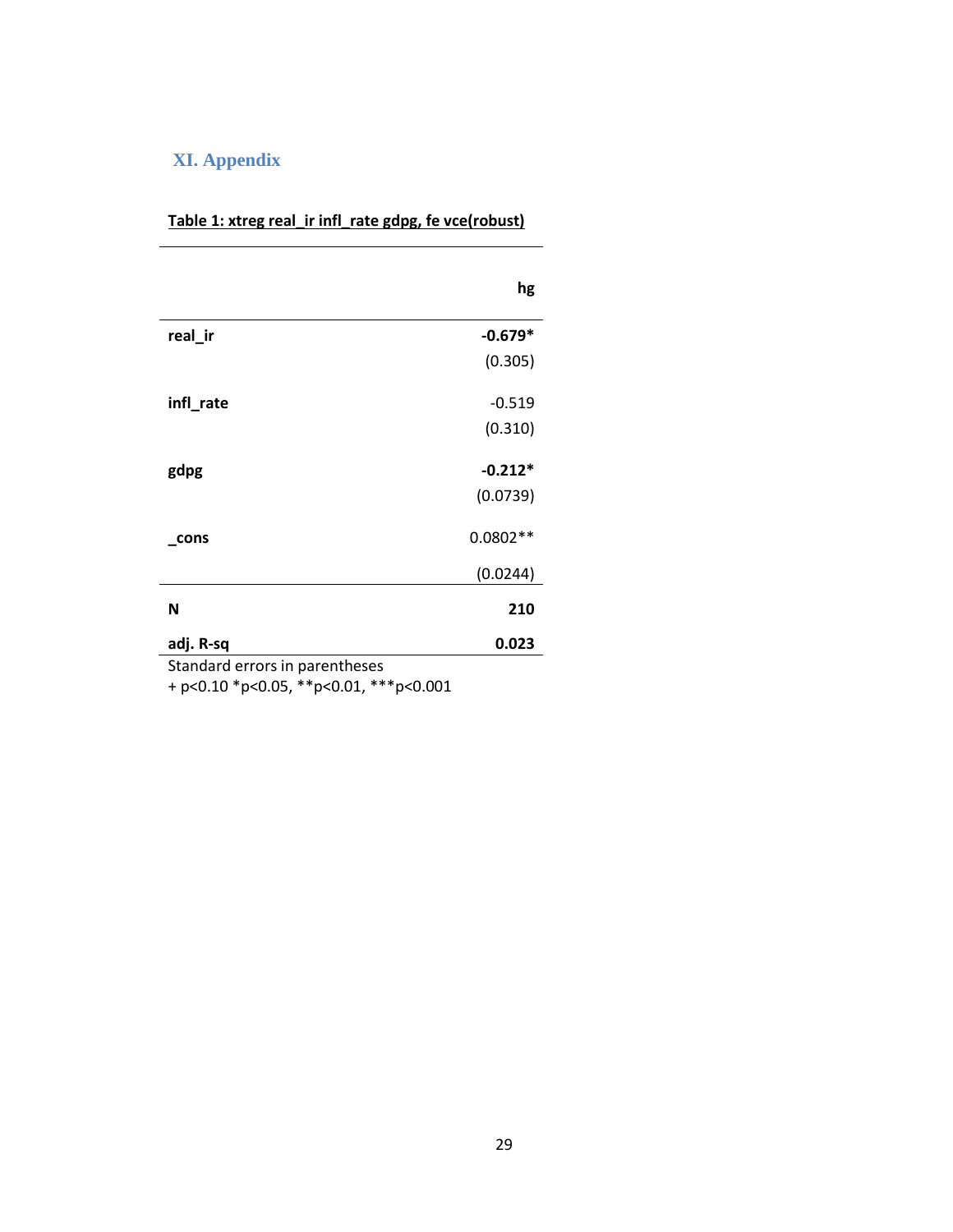| Table 2: xtreg hg real_ir infl_rate gdpg period1, fe vce(robust) |  |
|------------------------------------------------------------------|--|
|------------------------------------------------------------------|--|

|           | hg         |
|-----------|------------|
| real_ir   | 0.545      |
|           | (0.478)    |
| infl_rate | 0.647      |
|           | (0.738)    |
| gdpg      | $-0.233*$  |
|           | (0.0923)   |
| period1   | $0.0535**$ |
|           | (0.0171)   |
| cons      | $-0.0307$  |
|           | (0.0431)   |
| N         | 210        |
|           |            |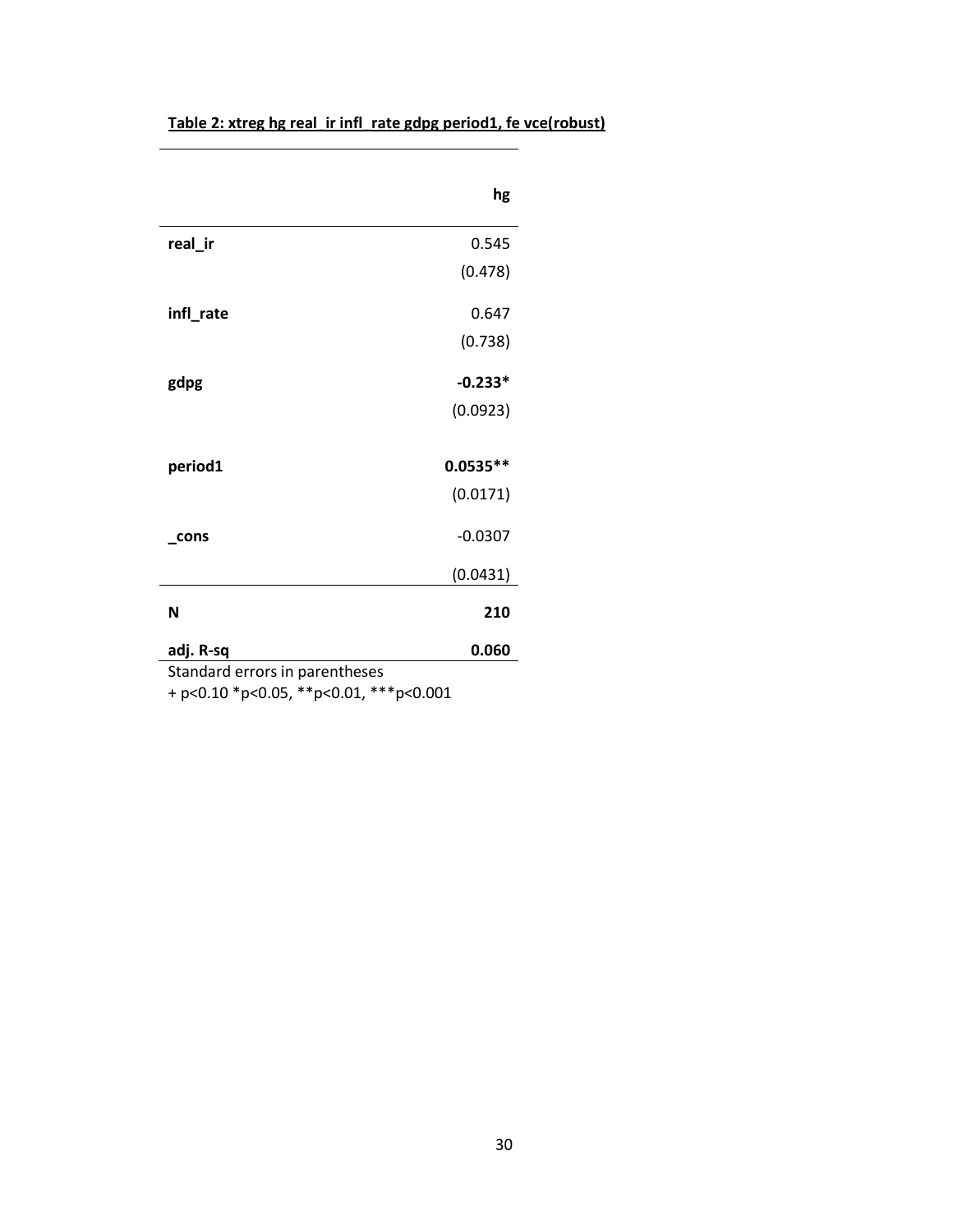# **Table 3: (1) xtreg hg real\_ir infl\_rate gdpg period, fe vce(robust)**

|                                             | (1)        | (2)         |
|---------------------------------------------|------------|-------------|
|                                             | hg         | hg          |
|                                             |            |             |
| real_ir                                     | $-0.374$   | $-0.181$    |
|                                             | (0.427)    | (0.313)     |
|                                             |            |             |
| infl_rate                                   | $-0.367$   |             |
|                                             | (0.654)    |             |
|                                             |            |             |
| gdpg                                        | $-0.195+$  | $-0.168*$   |
|                                             | (0.0955)   | (0.067)     |
|                                             |            |             |
| period                                      | $-0.00159$ | $-0.00235+$ |
|                                             | (0.00141)  | (0.0013)    |
|                                             |            |             |
| cons                                        | $0.0704*$  | $0.0591***$ |
|                                             | (0.0267)   | (0.0133)    |
|                                             |            |             |
| N                                           | 210        | 210         |
| adj. R-sq<br>Standard orrors in naronthosos | 0.021      | 0.025       |
|                                             |            |             |

 **(2) xtreg hg real\_ir gdpg period, fe vce(robust)**

Standard errors in parentheses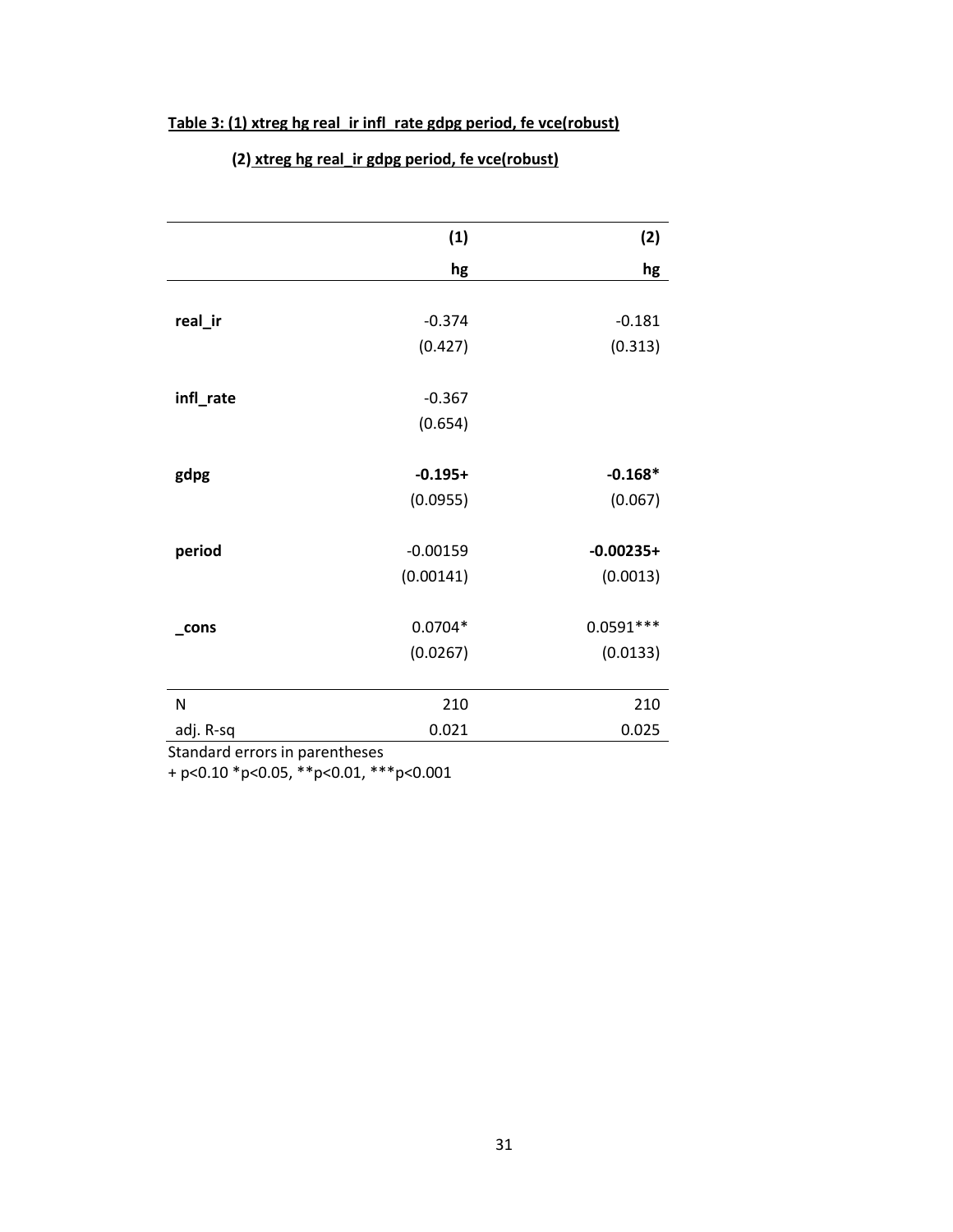# **Table 4: (1) reg hg large\_city real\_ir gdpg period, robust**

# **(2) reg hg Delhi real\_ir gdpg period, robust**

|               | (1)                     | (2)                     | (3)                     |
|---------------|-------------------------|-------------------------|-------------------------|
|               | hg                      | hg                      | hg                      |
| large_city    | 0.0182                  |                         |                         |
|               | (0.0119)                |                         |                         |
| real_ir       | $-0.181$                | $-0.181$                | $-0.181$                |
|               | (0.327)                 | (0.328)                 | $-0.329$                |
| gdpg          | $-0.168+$               | $-0.168+$               | $-0.168+$               |
|               | (0.0957)                | (0.096)                 | (0.0959)                |
| period        | $-0.00235+$             | $-0.00235+$             | $-0.00235+$             |
|               | (0.00132)               | $-0.00132$              | (0.00132)               |
| <b>Delhi</b>  |                         | 0.0147                  |                         |
|               |                         | (0.0145)                |                         |
|               |                         |                         |                         |
| <b>Mumbai</b> |                         |                         | 0.0144<br>(0.0129)      |
|               |                         |                         |                         |
| $\_cons$      | $0.0555***$<br>(0.0162) | $0.0581***$<br>(0.0162) | $0.0581***$<br>(0.0161) |
|               |                         |                         |                         |
| N             | 210                     | 210                     | 210                     |
| R-sq          | 0.027                   | 0.02                    | 0.02                    |

Standard errors in parentheses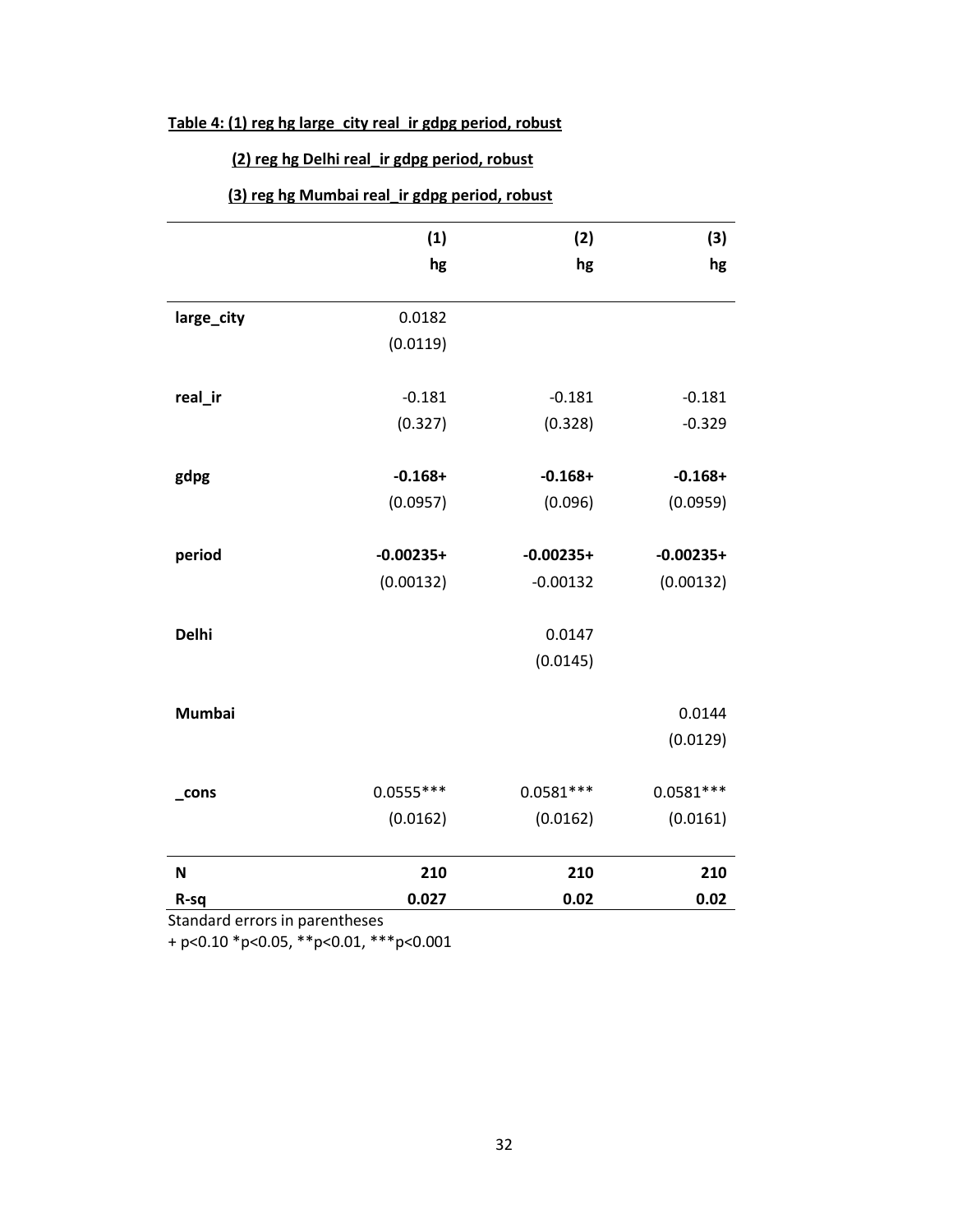|                  | hg          |         | hg          |
|------------------|-------------|---------|-------------|
| Ahmedabad        | $\mathbf 0$ | 2009-Q4 | 0           |
|                  | (.)         |         | (.)         |
| <b>Bengaluru</b> | 0.0165      | 2010-Q1 | 0.0146      |
|                  | (0.0276)    |         | (0.0206)    |
| <b>Bhopal</b>    | $-0.00260$  | 2010-Q2 | $0.0838***$ |
|                  | (0.0238)    |         | (0.0239)    |
| Chennai          | 0.0269      | 2010-Q3 | $0.0955***$ |
|                  | (0.0213)    |         | (0.0173)    |
| <b>Delhi</b>     | 0.0137      | 2010-Q4 | $0.0818***$ |
|                  | (0.0181)    |         | (0.0218)    |
| <b>Faridabad</b> | $-0.00301$  | 2011-Q1 | $-0.00758$  |
|                  | (0.0252)    |         | (0.0157)    |
| Hyderabad        | $-0.0241$   | 2011-Q2 | $0.107**$   |
|                  | (0.0191)    |         | (0.0320)    |
| Jaipur           | 0.0131      | 2011-Q3 | 0.00705     |
|                  | (0.0340)    |         | (0.0154)    |
| Kochi            | $-0.0242$   | 2011-Q4 | $0.0391*$   |
|                  | (0.0286)    |         | (0.0172)    |
| <b>Kolkata</b>   | $-0.0252$   | 2012-Q1 | 0.0113      |
|                  | (0.0221)    |         | (0.0218)    |
| Lucknow          | 0.00559     | 2012-Q2 | $0.0489***$ |
|                  | (0.0202)    |         | (0.0108)    |
| Mumbai           | 0.0134      | 2012-Q3 | $0.0283*$   |
|                  | (0.0197)    |         | (0.0119)    |
| Patna            | $-0.0116$   | 2012-Q4 | $0.0751***$ |
|                  | (0.0222)    |         | (0.0144)    |
| Pune             | 0.0181      | 2013-Q1 | $0.0395*$   |
|                  | (0.0221)    |         | (0.0194)    |
| <b>Surat</b>     | $-0.0164$   | 2013-Q2 | 0           |
|                  | (0.0265)    |         | (0)         |
|                  |             | _cons   | $-0.0179$   |
|                  |             |         | (0.0154)    |
| N                |             |         | 210         |
| R-sq             |             |         | 0.169       |

Standard errors in parentheses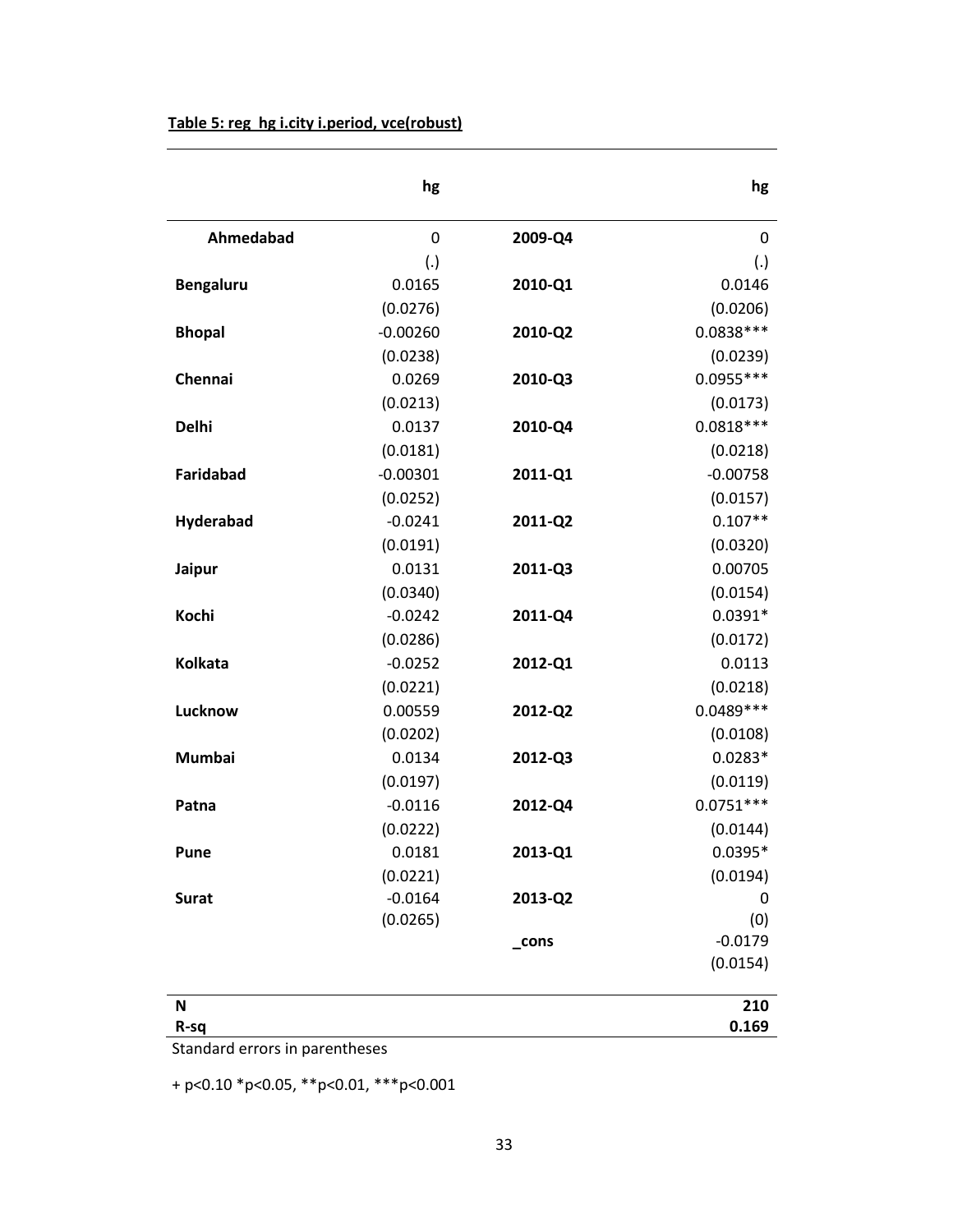|                  | hg            |         | hg         |
|------------------|---------------|---------|------------|
| Ahmedabad        | $\mathbf 0$   | 2010-Q1 | 0          |
|                  | (.)           |         | (.)        |
| <b>Bengaluru</b> | $0.0165***$   | 2010-Q2 | $0.0692 +$ |
|                  | $(3.25E-17)$  |         | (0.0384)   |
| <b>Bhopal</b>    | $-0.00260***$ | 2010-Q3 | $0.0809**$ |
|                  | $(3.20E-17)$  |         | (0.0229)   |
| Chennai          | $0.0269***$   | 2010-Q4 | $0.0672 +$ |
|                  | $(3.49E-17)$  |         | (0.033)    |
| <b>Delhi</b>     | $0.0137***$   | 2011-Q1 | $-0.0222$  |
|                  | $(3.22E-17)$  |         | (0.0285)   |
| <b>Faridabad</b> | $-0.00301***$ | 2011-Q2 | $0.0920*$  |
|                  | $(3.19E-17)$  |         | (0.0388)   |
| Hyderabad        | $-0.0241***$  | 2011-Q3 | $-0.00754$ |
|                  | $(3.19E-17)$  |         | (0.0211)   |
| Jaipur           | $0.0131***$   | 2011-Q4 | 0.0245     |
|                  | $(3.23E-17)$  |         | (0.028)    |
| Kochi            | $-0.0242***$  | 2012-Q1 | $-0.00327$ |
|                  | $(3.22E-17)$  |         | (0.0295)   |
| <b>Kolkata</b>   | $-0.0252***$  | 2012-Q2 | 0.0343     |
|                  | $(3.21E-17)$  |         | (0.0236)   |
| Lucknow          | $0.00559***$  | 2012-Q3 | 0.0138     |
|                  | $(3.32E-17)$  |         | (0.0253)   |
| <b>Mumbai</b>    | $0.0134***$   | 2012-Q4 | $0.0605+$  |
|                  | $(3.38E-17)$  |         | (0.0302)   |
| Patna            | $-0.0116***$  | 2013-Q1 | 0.0249     |
|                  | $(3.19E-17)$  |         | (0.0248)   |
| Pune             | $0.0181***$   | 2013-Q2 | $-0.0146$  |
|                  | $(3.20E-17)$  |         | (0.0239)   |
| <b>Surat</b>     | $-0.0164***$  | _cons   | $-0.00329$ |
|                  | $(3.22E-17)$  |         | (0.0206)   |
| N                |               |         | 210        |
| R-sq             |               |         | 0.276      |

Standard errors in parentheses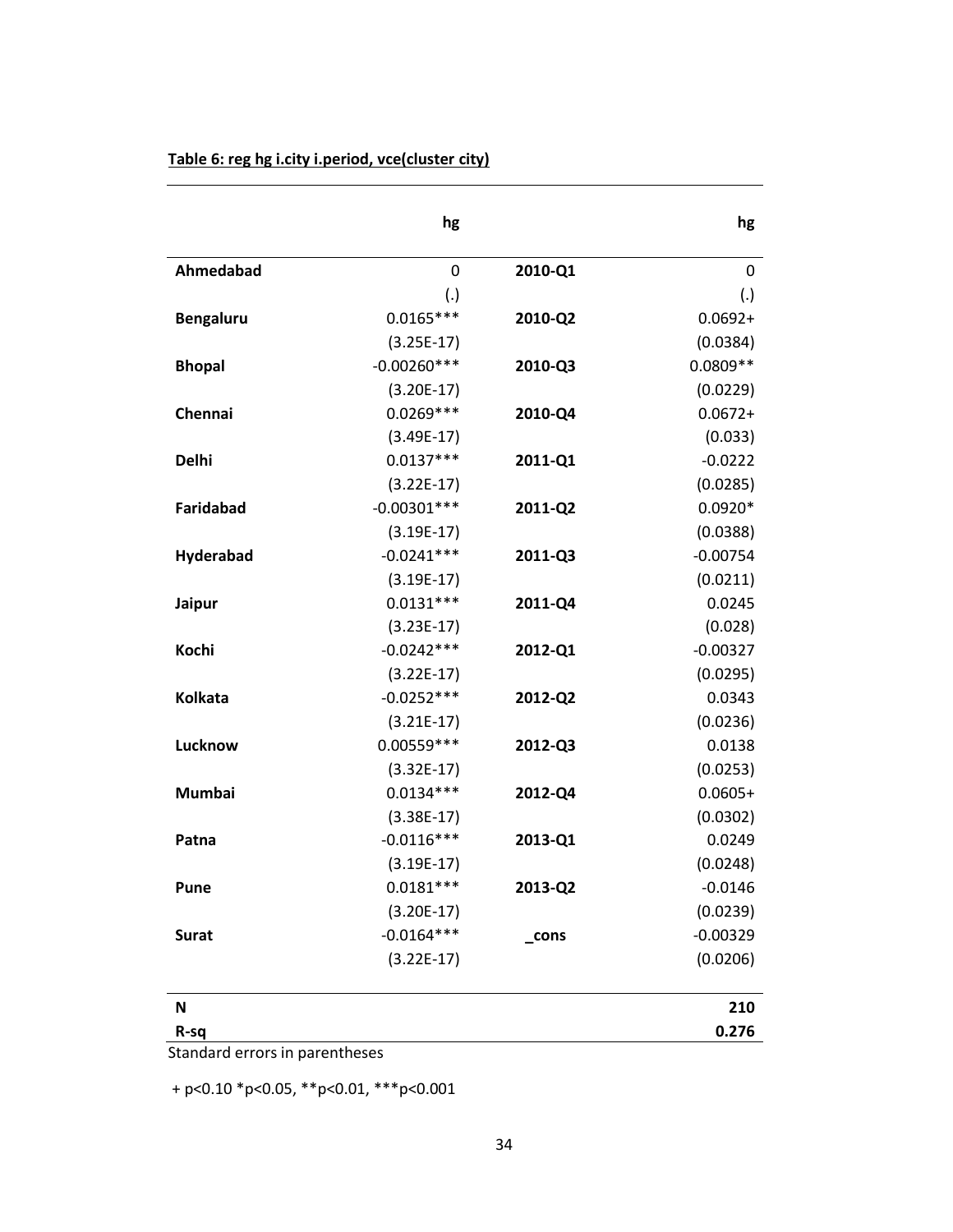# **Table 7: (1) xtpcse hg i.city i.period, correlation (ar1) hetonly**

# **(2) xtpcse hg i.city i.period, correlation(psar1)**

# **(3) xtpcse hg i.city i.period, correlation(psar1) hetonly**

|                  | (1)         | (2)         | (3)         |                    | (1)       | (2)         | (3)       |
|------------------|-------------|-------------|-------------|--------------------|-----------|-------------|-----------|
|                  | hg          | hg          | hg          |                    | hg        | hg          | hg        |
| Ahmedabad        | $\mathbf 0$ | $\mathbf 0$ | $\mathbf 0$ | Kochi              | $-0.0258$ | $-0.0260$   | $-0.0260$ |
|                  | (.)         | (.)         | (.)         |                    | (0.0226)  | (0.0274)    | (0.0268)  |
| <b>Bengaluru</b> | 0.0139      | 0.0136      | 0.0136      | Kolkata            | $-0.0258$ | $-0.0259**$ | $-0.0259$ |
|                  | (0.0202)    | (0.0155)    | (0.0188)    |                    | (0.0166)  | (0.0082)    | (0.0170)  |
| <b>Bhopal</b>    | $-0.0042$   | $-0.0042$   | $-0.0042$   | Lucknow            | 0.0042    | 0.0045      | 0.0045    |
|                  | (0.0180)    | (0.0215)    | (0.0185)    |                    | (0.0149)  | (0.0094)    | (0.0140)  |
| Chennai          | 0.0241      | 0.0278      | 0.0278      | <b>Mumbai</b>      | 0.0110    | 0.0110      | 0.0110    |
|                  | (0.0169)    | (0.0272)    | (0.0217)    |                    | (0.0148)  | (0.0153)    | (0.0148)  |
| <b>Delhi</b>     | 0.0131      | 0.0039      | 0.0039      | Patna              | $-0.0144$ | $-0.0156$   | $-0.0156$ |
|                  | (0.0144)    | (0.0150)    | $-0.0207$   |                    | (0.0157)  | (0.0131)    | (0.0130)  |
| <b>Faridabad</b> | $-0.0056$   | $-0.0060$   | $-0.0060$   | <b>Pune</b>        | 0.0159    | 0.0157      | 0.0157    |
|                  | (0.0185)    | (0.0218)    | (0.0175)    |                    | (0.0163)  | (0.0176)    | (0.0158)  |
| Hyderabad        | $-0.0262+$  | $-0.0263+$  | $-0.0263+$  | <b>Surat</b>       | $-0.0175$ | $-0.0165$   | $-0.0165$ |
|                  | (0.0141)    | (0.0153)    | (0.0135)    |                    | (0.0184)  | (0.0144)    | (0.0144)  |
| Jaipur           | 0.0110      | 0.0110      | 0.0110      | $_{\mathsf{cons}}$ | $-0.0015$ | 0.0030      | 0.0030    |
|                  | (0.0254)    | (0.0259)    | (0.0243)    |                    | (0.0196)  | (0.0118)    | (0.0190)  |
| N                |             |             |             |                    | 210       | 210         | 210       |
| R-sq             |             |             |             |                    | 0.295     | 0.325       | 0.325     |

Standard errors in parentheses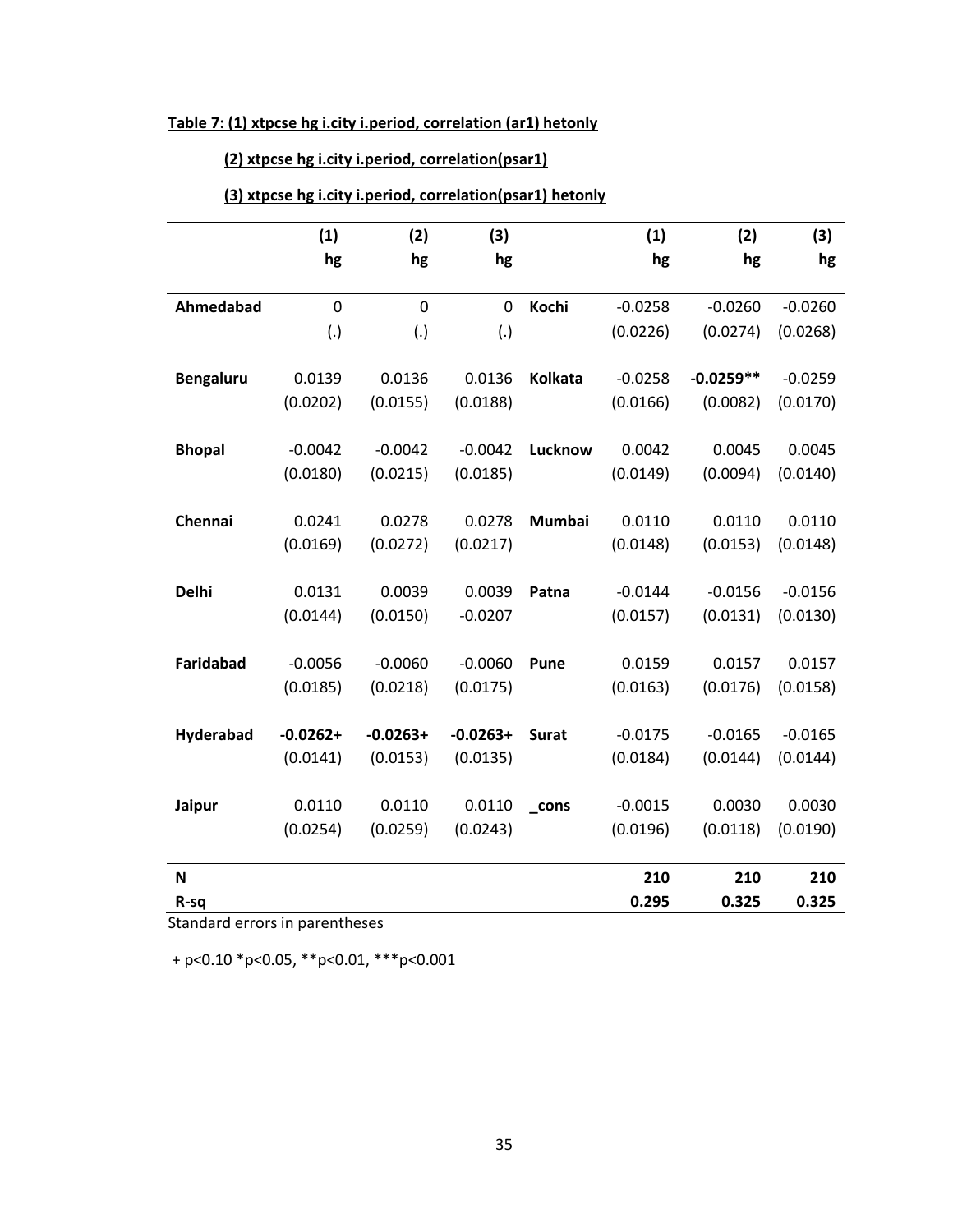**Figure 1: Residuals of reg hg i.city i.period, vce(robust)**



**Figure 2: House Prices (2001-2013)**